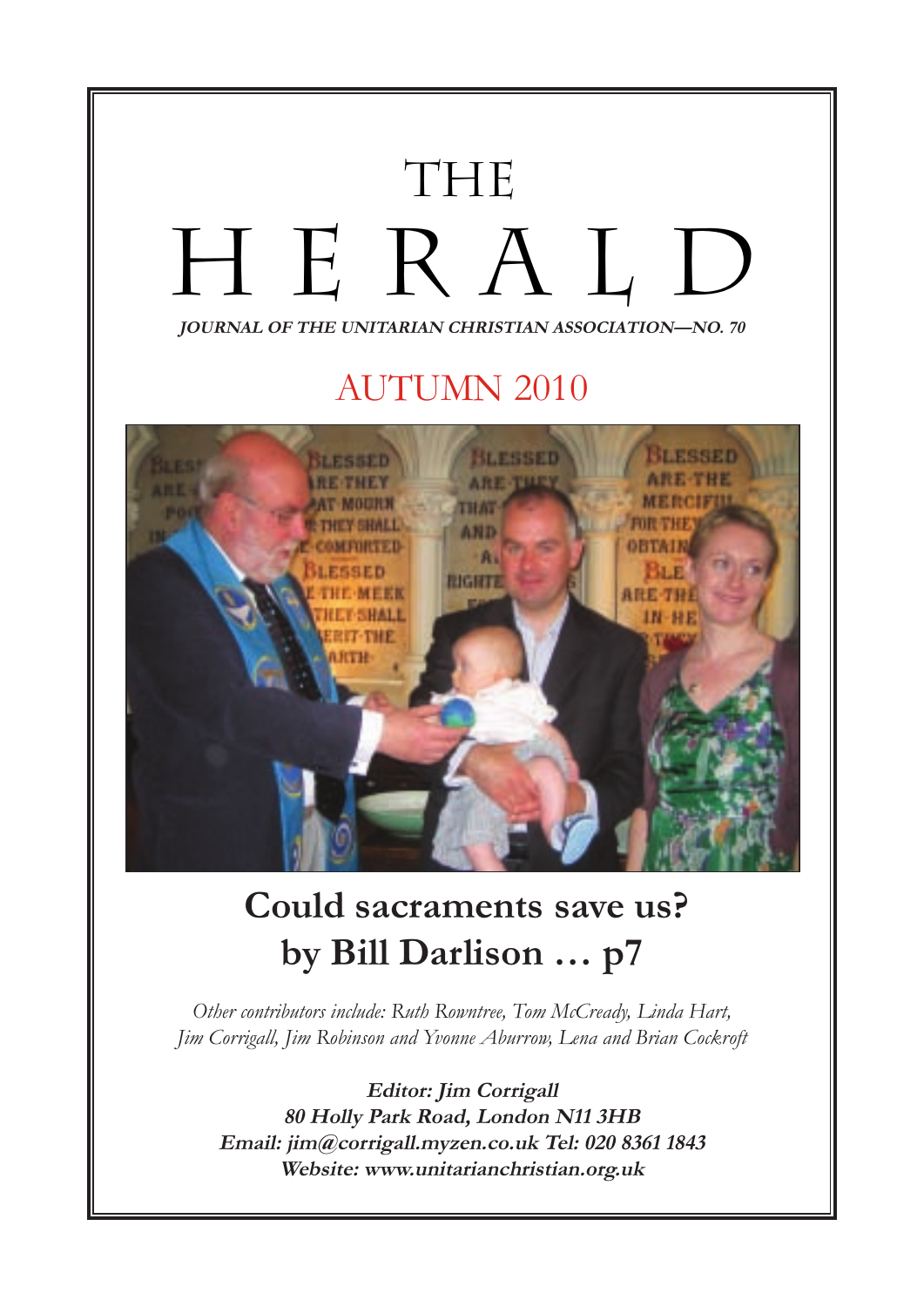## **CONTENTS**

| Editorial – Jim Corrigall                         | p2  |  |
|---------------------------------------------------|-----|--|
| Moderator's Letter – Jeff Gould                   |     |  |
| The power of sacraments – Bill Darlison           |     |  |
| Report on UCA Summer Meeting                      |     |  |
| Jesus through non-Roman eyes - Ruth Rowntree      |     |  |
| The Gospel of Thomas – Tom McCready               |     |  |
| Dreams and parables - Linda Hart                  |     |  |
| Poem at the GA 2010 – Brinley Price               | p26 |  |
| What do Unitarians believe? – Jim Corrigall       |     |  |
| Tenebrae services – Jim Robinson & Yvonne Aburrow |     |  |
| Hymn for the NSPCI Centenary                      |     |  |
| Letter to the Editor: Unitarians and Anglicans    |     |  |
| Forthcoming Event                                 | p35 |  |
|                                                   |     |  |

Cover Photo: *The Rev Bill Darlison conducts a christening at Dublin Unitarian Church. Note that he is handing over a ball which bears a map of the world.*

## Editorial: A modern spiritual search

A young Unitarian recently applied to join the Unitarian Christian Association (the UCA). In his letter, he explained the background to his decision, which I think typifies the search for genuine spirituality among so many young people today. He'd first joined a Unitarian congregation in England (on the 'humanist/renewal side') in the 1990s, while in his 20s. He did some lay preaching and became involved in District activities.

But anti-Christian strands he encountered, plus the search for more 'spiritually-fulfilling worship and fellowship', led him away from the Unitarians to the Baptists. He liked their more accessible worship, but was put off by Biblical literalism and social conservatism. He found local Anglican and Catholic representatives too establishment and hierarchical, and so he drifted into secular political activity while 'evading deeper spiritual engagement'.

Yet he's now returned to a Unitarian congregation with a new minister, and feels convinced this is the right place for him to be. He's enthusiastic about possibilities for spiritual renewal offered by a renewed liberal/Unitarian Christianity. He writes:

*There is an urgent need for the re-spiritualising of Unitarian worship and a huge opening for free, post-modern and progressive forms of Church and*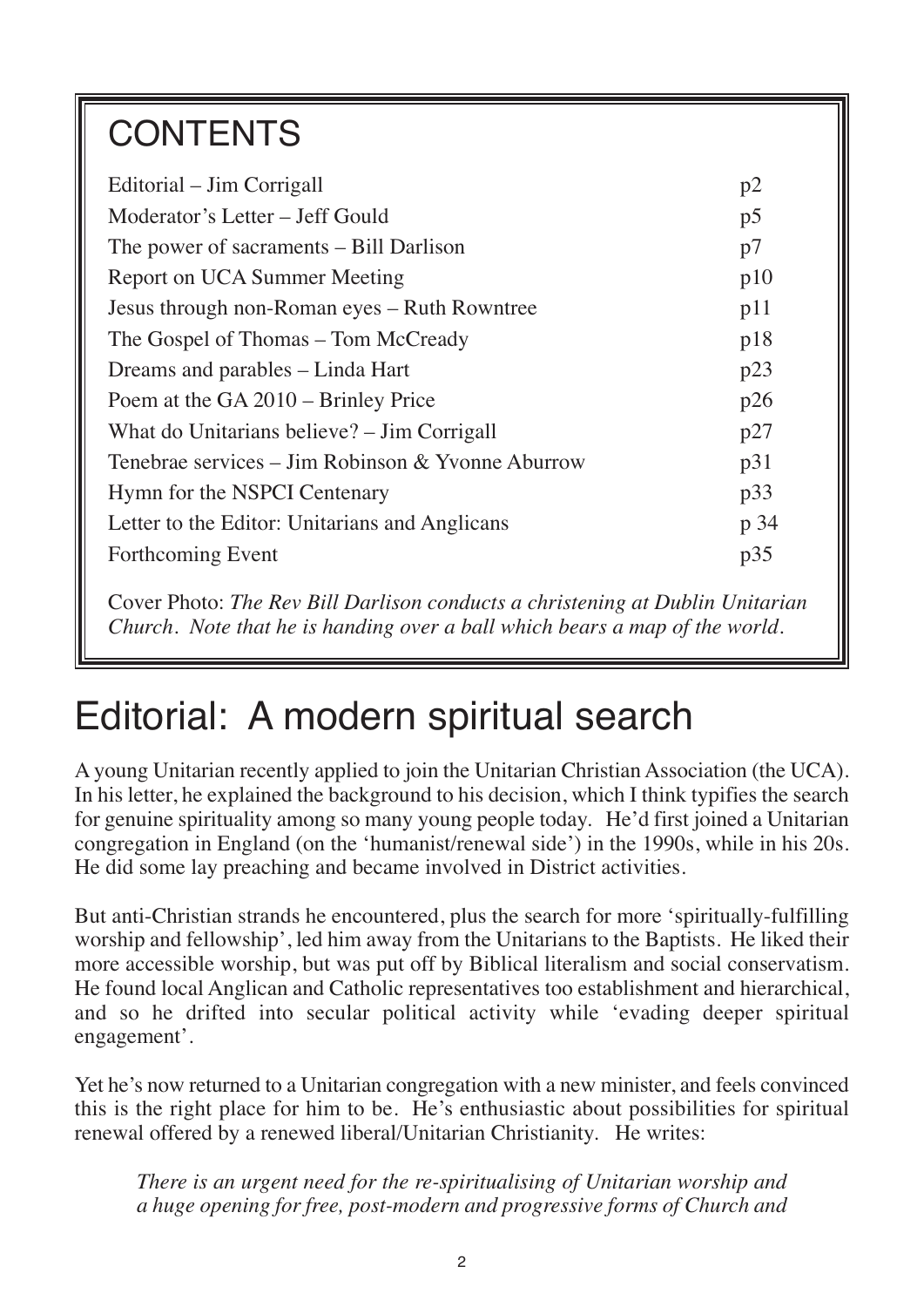*worship that can meet the spiritual hunger of our communities. It is not exaggerating to say that a new, spirit-filled and inspired movement could carry out a 'home mission' that might actually have a chance of success. When we look at the numerically-successful church forms in 21st Century Britain like Pentecostalism, Charismatic and Post-Modern Emerging Evangelicals, can we not envisage how a free and scripturally non-literalist Christian movement might take the best of their practice forward while leaving their stumbling blocks of rigid creedal tests behind?*

We officers of the UCA will, I am sure, heartily agree with these sentiments! But, as always, the tricky part is how we carry such a programme forward within our denomination. Nevertheless, as our new member suggests, it is essential we do so if our free religious faith is to survive.

I hope this Autumn edition of *The Herald* will provide some pointers to how we might go about this. Firstly, Bill Darlison offers compelling arguments for bringing symbol and sacrament (back) into our services and rites of passage ceremonies – based on his highlysuccessful ministry at Dublin Unitarian Church. If this does not happen, he warns, our chapels seem destined to become carpet warehouses.

Of course for many Unitarians, embracing symbolic worship will mean moving beyond our comfort zones and confronting anti-Christian prejudice (isn't it extraordinary how we Unitarians claim to be open to all religions, and yet so often we retain strong prejudice against Christianity, particularly mainstream Christianity?). Yet, reviving symbolic worship need not be about returning to 'traditional' Christianity, it can be about finding modern (or post-modern) forms too. And anyway, as Bill Darlison points out, all the sacraments of the Catholic Church have their origins in earlier mystery religions. None are preserves of a single tradition. Let us start using them!

This point is reinforced by the Moderator's Letter. Jeff Gould writes of how he enjoys drawing on the great variety of worship styles offered by different manifestations of Christianity, as he recounts two historic encounters with other Christian traditions. This is the spirit we need if we are to move forward.

Ruth Rowntree offers a fascinating glimpse of Jesus through non-Roman eyes, by bringing together three manuscripts on early Christianity which have come to light in the past 100 years – from Taoist Christianity, Buddhism and the Gospel of Thomas. Tom McCready follows by focusing on new insights offered by the Gospel of Thomas. This is what our free religious faith encourages: that we learn all we can from non-canonical sources too. Also: Linda Hart unravels dreams and parables; I look at the changing nature of Unitarian belief; and Jim Robinson and Yvonne Aburrow describe leading Tenebrae services – reviving a hallowed form of symbolic worship.

But we want our members and supporters to do more than merely read articles. So, in this edition, you will find details of the Lance Garrard Lecture for 2010, which will introduce us to Orthodox Christianity. And then two workshops: on how to conduct Taizé worship (led by Jeff Gould and Catherine Fozard); and on how to bring sacraments into our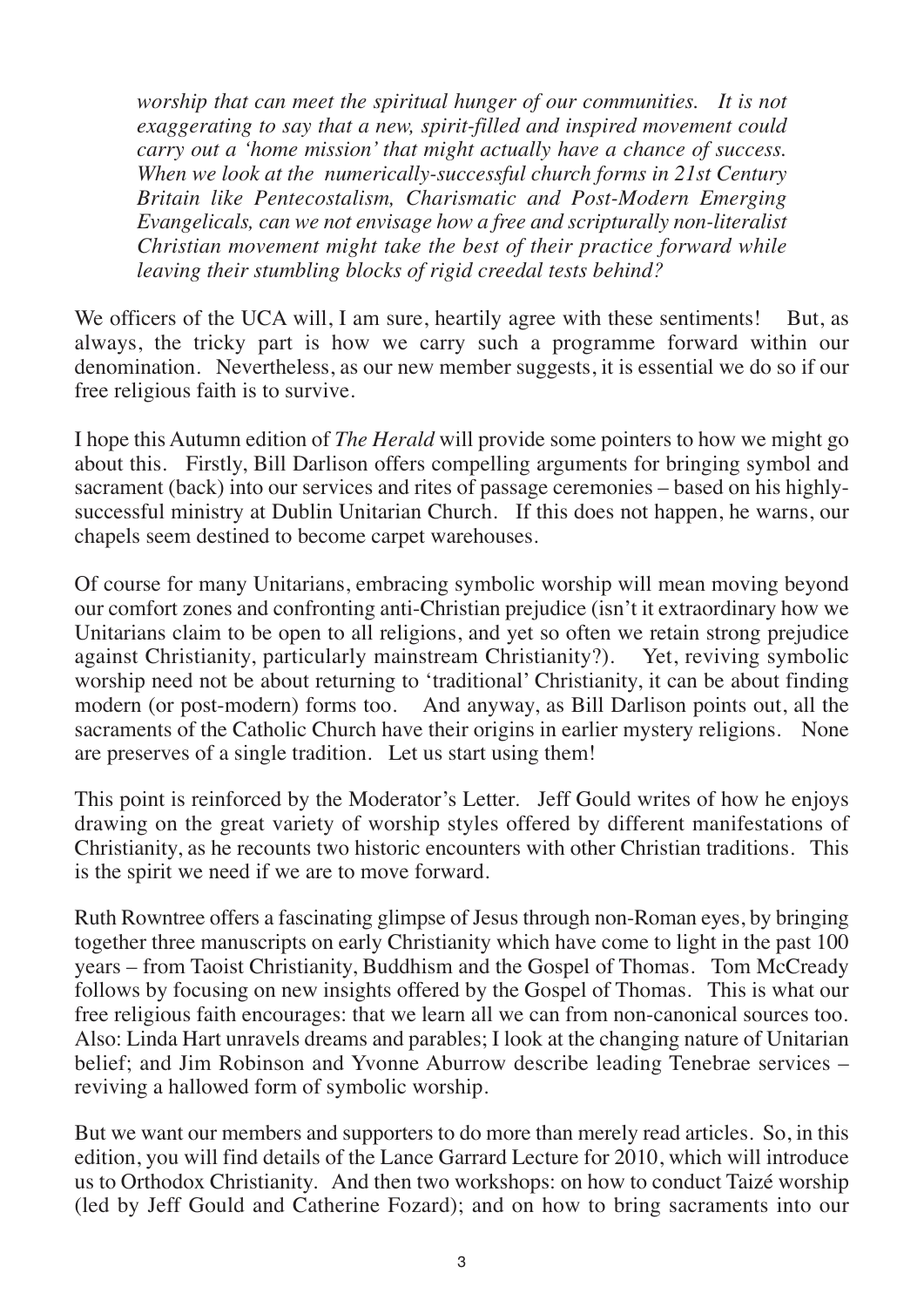services and rites of passage ceremonies (led by Bill Darlison). These workshops are aimed primarily at worship leaders, but all are welcome to attend and enjoy the experiences offered.

Finally, let us note two points about our wider Unitarian and Free Christian denomination. First, the Executive Committee has decided **not** to pursue proposals to drop the words 'Free Christian' from our name – a wise decision in our view. The second? Well, our small denomination is once again at the forefront of the fight for equality. Only three faith groups from the Judaeo-Christian tradition in Britain – Unitarians, Quakers and Liberal Jews – were prepared to give crucial support to the Equality Bill by saying they wanted their own religious premises (in England and Wales) to be allowed to celebrate same-sex civil partnerships. Through this support, the Bill passed in April; consultations are now going on over its implementation. So once again the creedless denominations have taken the moral high-ground -- as we Unitarians did in 1903 when we welcomed the first woman minister in Britain. We are proud of our denomination – and this latest action has brought us much credit among religious liberals of all persuasions. We should record too that a key figure in bringing our denomination's support to the Equality Bill was our current UCA Moderator, Jeff Gould – in his position as (the then) chair of the Faith and Public Issues Commission of our General Assembly. We have much to be thankful for – may it spur us on to even greater activity!

**Jim Corrigall is Honorary President of Golders Green Unitarians, and a lay pastorate student at Harris Manchester College, Oxford.**



**The Unitarian Christian Association is an affiliated society of the General Assembly of Unitarian and Free Christian Churches, which has as its Object:**

*ʻTo promote a free and inquiring religion through the worship of God and the celebration of life; the service of humanity and respect for all creation; and the upholding of the liberal Christian tradition.'*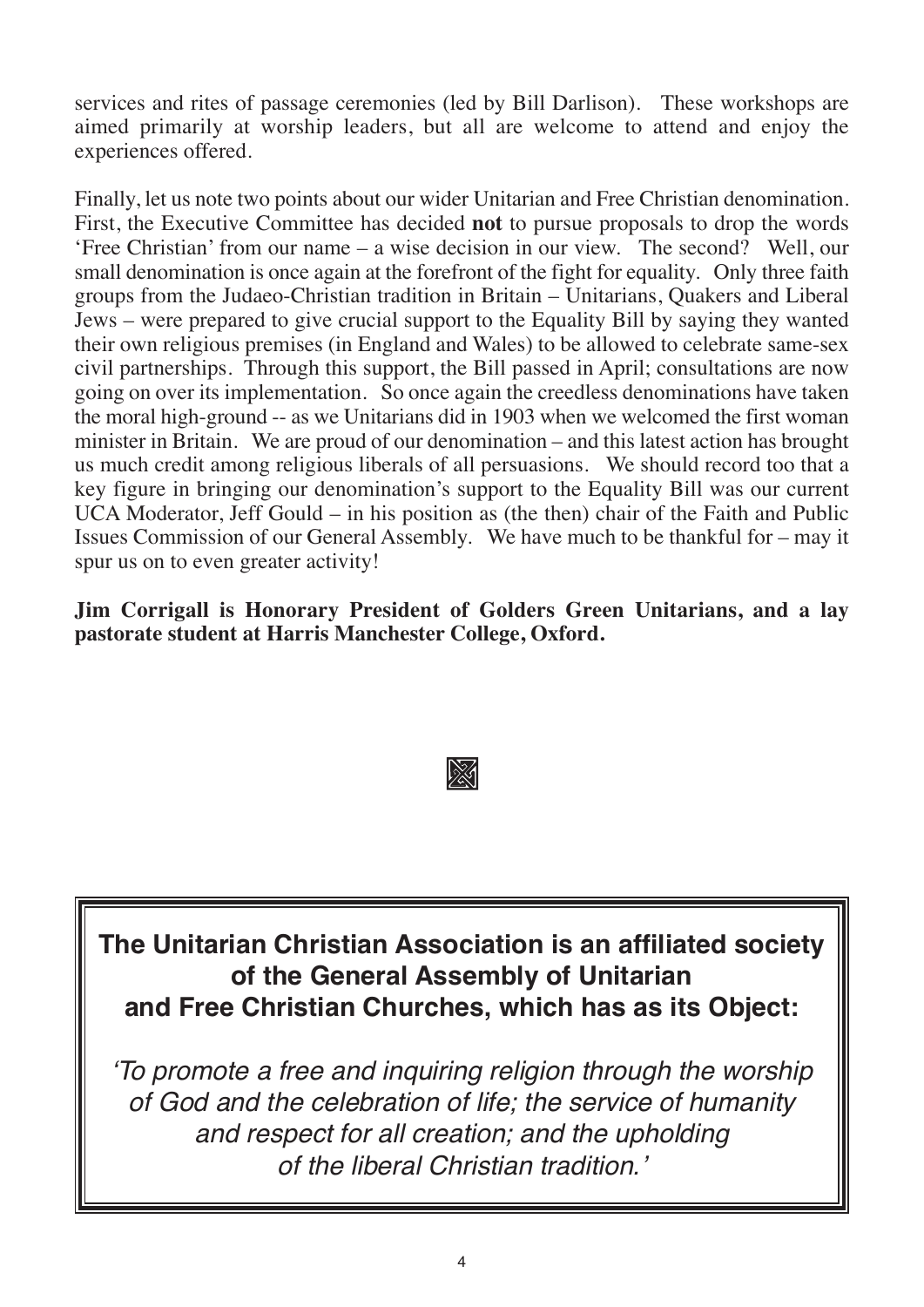## Moderator's Letter: Out and about …

I make no apologies for the fact that I am a true 'ecu-maniac', and enjoy drawing from the great variety of styles of worship and private devotion that are offered by the different manifestations of Christianity. This past Spring, I was honoured to represent the General Assembly of Unitarian and Free Christian Churches at two church gatherings that emphasised for me the importance of engaging with Christian traditions beyond the familiarity of our own movement.

All Souls' Church in Belfast hosted a Centenary Choral Service on the afternoon of Sunday, 25th April to mark the 100th anniversary of the founding of the Non-Subscribing Presbyterian Church of Ireland (the NSPCI). The sun shone, and members and friends of this sister denomination of ours in Ireland, flocked to the magnificent church for a true celebration. The Rev Chris Hudson introduced a diverse collection of solo and group vocalists and instrumentalists, and the congregation was inspired by the musicianship of the musical director, Mark Mooney, to sing hymns that were representative of different shades of Christian identity. One of the most moving contributions was the singing of Psalm 23 in Hebrew by a liberal Jewish man, whose wife is a member of the All Souls' congregation.

The Very Reverend William McMillan (a retired NSPCI minister and former Moderator) delivered a stirring address, exhorting those present to be true to the origins of the Non-Subscribing faith by continuing to embrace diversity of belief and extend tolerance beyond the safety of what is already known. It was my pleasure to extend the greetings of both the General Assembly and the Unitarian Christian Association on this day of celebration. The order of service revealed the true spirit of the event, as it ended with the printed words: "All Souls' is an inclusive Church welcoming all, irrespective of race, colour, creed and sexuality." Truly, the Spirit of God was with us!

The printed order of service provided the following précis of the NSPCI:

*The history of Presbyterianism in Ireland can be traced back to 1613. The first Non-Subscribing Presbytery was formed in 1725, and our most notable historical leader, Dr Henry Montgomery, took a leading part in the controversy in the 1820s that led to the formation of the Non-Subscribing Remonstrant Synod of Ulster. Our Church refuses to impose compulsory subscription to any man-made creeds in respect of a person's Christian faith. Our ethos is 'faith guided by reason and conscience,' and we advocate liberal and tolerant Christianity.*

*The Remonstrant Synod and the Presbytery of Antrim grew closer together and eventually, in 1910, they united to form the General Synod of the Non-Subscribing Presbyterian Church of Ireland. In 1935 the Synod of Munster, an old and historic Non-Subscribing Synod, was welcomed into fellowship with the Non-Subscribing Church.*

In marked contrast with the events of the NSPCI anniversary celebrations, I was invited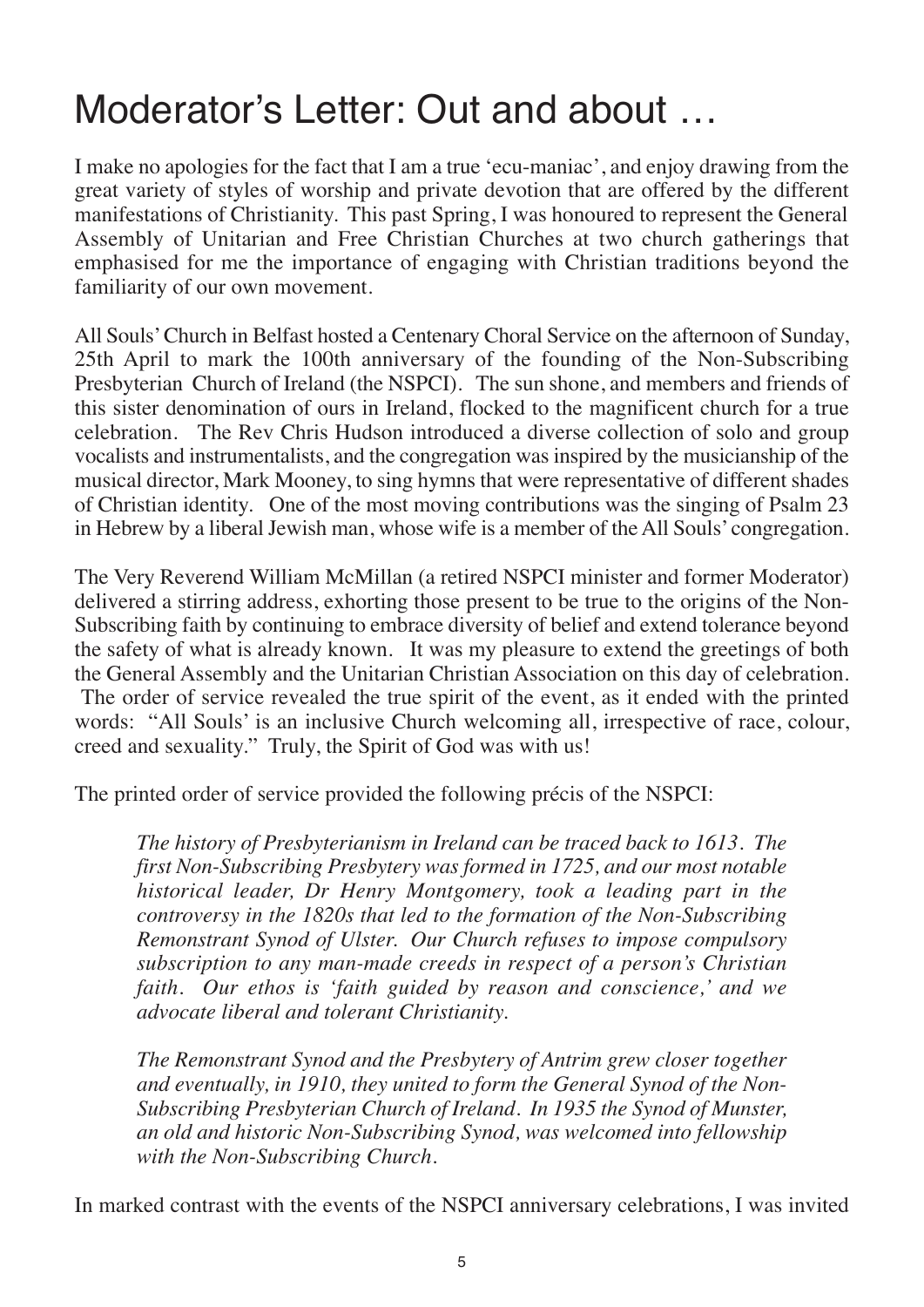to take part in a special evening of welcome to the Metropolitan Kallistos Ware, who serves as the senior cleric in the United Kingdom of the Orthodox Church. Metropolitan Kallistos was the guest of honour at a service of evensong at Manchester's Anglican Cathedral. It was moving to be surrounded by ecumenical colleagues representing diverse traditions, from the Salvation Army to the Roman Catholic Church, while Orthodox clergy moved in their eastern vestments down the aisle of the cathedral.

A buffet meal was then served in the side aisle of the cathedral, and was followed by an hour-long lecture give by the Metropolitan on Orthodox relations with other churches. I found both the presentation and the content of the lecture riveting, as Kallistos Ware managed to offer both humour and substance. It was clear that issues such as women's ordination and the acceptance of homosexual clergy continued to be stumbling-blocks in ecumenical conversations, but that a spirit of co-operation does indeed exist amongst the many different Christian communions. It was moving to find how warm a reception I was given, as the ambassador of a tradition that is radically different from Orthodoxy.

UCA members and friends are encouraged to learn some of the history of this branch of Christendom and understand contemporary trends within its ranks, at our Autumn gathering at Cross Street Chapel, Manchester, on Saturday 30th October. Here, the Reverend Canon Hugh Wybrew will offer an introduction to Orthodoxy. Canon Wybrew served as the Archbishop of Canterbury's official representative to the Orthodox Church in several Warsaw Pact countries in the Soviet era, and was also the Dean of the Anglican Cathedral in Jerusalem. His talk promises to be both entertaining and informative *(See Forthcoming Event).* 

**The Rev Jeffrey Lane Gould is Moderator of the Unitarian Christian Association.**



### **WHO NEEDS SACRAMENTS? – a workshop for all-comers.**

**Saturday 12th February 2011.**

**Kensington Unitarian Church (Essex Church) Nearest tube:** Notting Hill Gate. 112 Palace Gardens Terrace, London W8 4RT.

**The Rev Bill Darlison** will introduce sacraments and symbols that could breathe new life into our worship and rites of passage ceremonies, based on his ministry at Dublin Unitarian Church. The aim is that participants should feel empowered to begin using these in their own congregations.

#### **Programme:**

12.30 pm – Arrivals and lunch (**please bring a packed lunch**, tea available). 1.30 pm – Workshop begins.

4.15 pm – Tea and departures.

(Organised by: London & SE District Liberal Christian Affinity Group. Further information: Jim Corrigall: 020 8361 1843).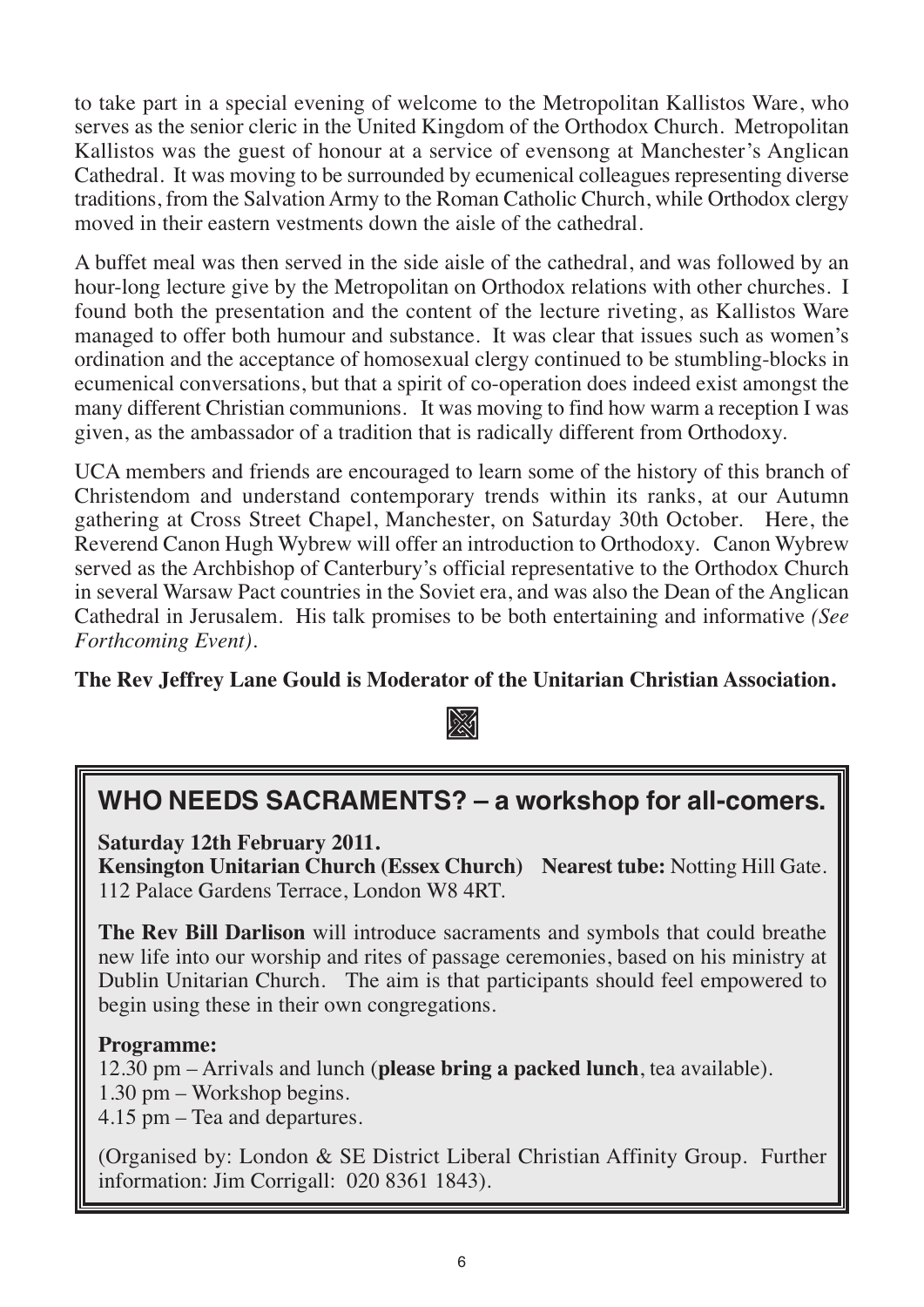## Why sacraments could save us

Drawing on his highly-successful ministry at Dublin Unitarian Church, *Bill Darlison* calls for a resurrection of symbolism in our worship and rites of passage ceremonies

'As dreary as a Unitarian chapel on a wet Tuesday afternoon.' I came across this arresting simile in *The Guardian* just after I became a Unitarian in 1988. I can't remember the author or the context, but it amused and upset me in equal measure. I had just swapped a highly colourful and poetic religious tradition – Roman Catholicism – for a monochromatic, prosaic, wordy system, in which debate was raging about the appropriateness of lighting a candle at the beginning of worship.

'Unitarians are symbolophobes', said the late Rev Michael Joyce (who, like me, was brought up a Catholic) on our first meeting in October of 1992, and my subsequent experience of our movement has given me no cause to question Michael's judgement. We are indeed symbolophobes – people who are uncomfortable with symbol and sacrament; we like to define and to argue, to remove all possibility of ambiguity. Ours is a religion of ideas, and the centrality of the pulpit in our churches emphasises the importance of the spoken word in our worship.

We boast that Unitarians don't have to leave their intellects at the door of the church. Maybe not, but we seem to leave our imaginations there. We are suspicious of the imagination. Hence the dreariness of much of our worship, expressing what Emerson called 'corpse cold Unitarianism'. Hence, I think, the empty churches. Hence the fact that the only people we seem to attract these days are those who have 'issues', and who can be troublesome, opinionated, argumentative and (often) intolerant. In the Harry Potter books such people are called 'Muggles' - prosaic, 'non-magical' people. In the old days they were called puritans, who, according to G.K. Chesterton, are people whose mind never takes a holiday, who think that they can only worship God with their head, and not with their hands and feet.

I would suggest that they are also closet Docetists, followers of an ancient heresy which despised the physical world and the physical body.

It's time to put some poetry and some 'physicality' back. It's time to resurrect aspects of symbolic worship before our churches are turned into carpet warehouses and our people are accommodated by richer – and, at times, more liberal - traditions like Anglicanism. In short, we need to become sacramental, which means rediscovering how ordinary aspects of the created world – bread, water, oil, wine, candles and so on – can be vehicles which lead us, through the imagination, to the divine.

This must not be dismissed as creeping Romanism. What has become increasingly clear to me over the years is that these things are not the preserve of Rome. They are found throughout



*Dublin Unitarian Church. Photo: Paul Spain*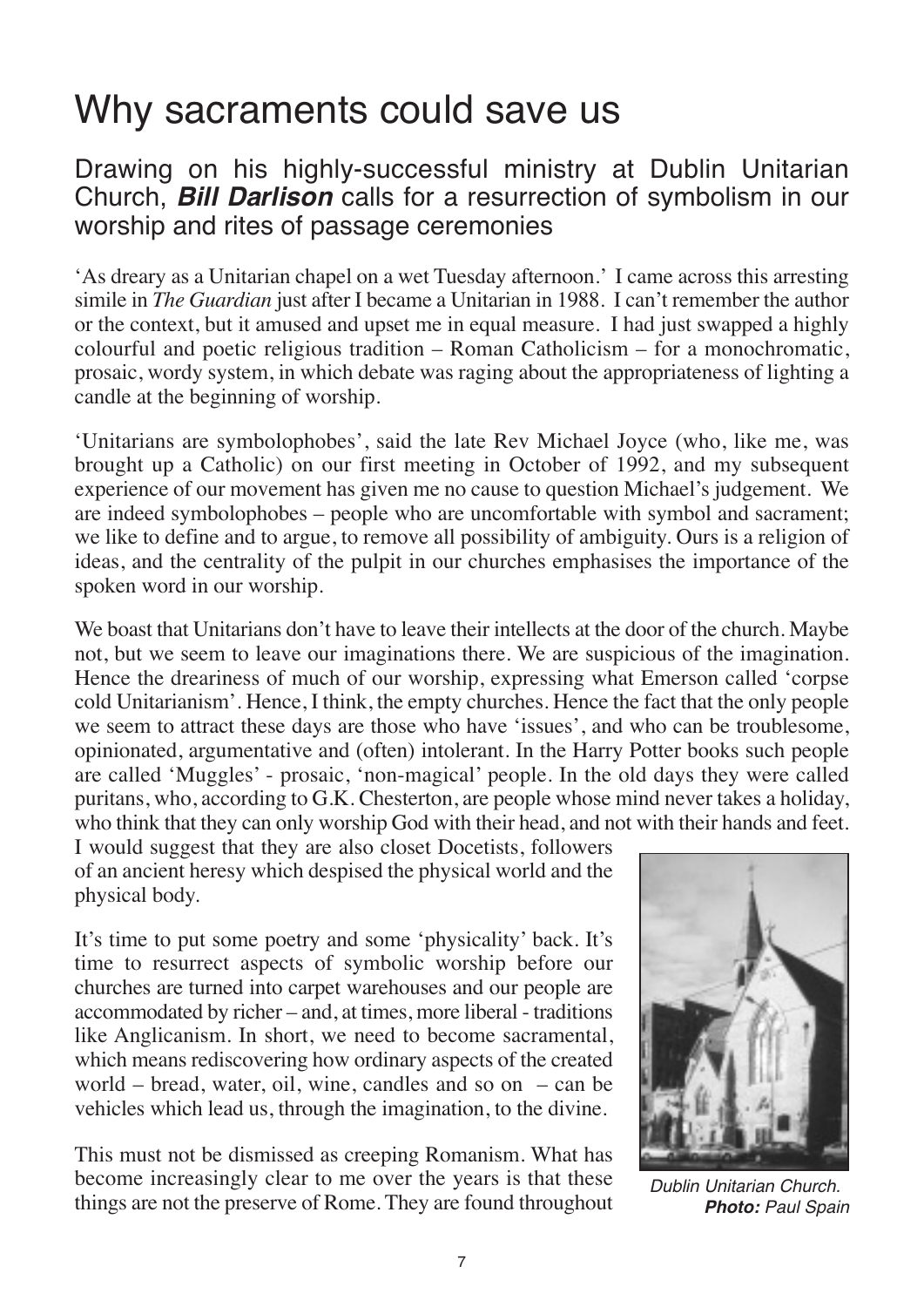the religious traditions of the world, and Rome did not invent them, it inherited them. Virtually everything in the Catholic sacramental system can be traced to the Mystery religions of the ancient world, and in particular to Mithraism. In addition, sacramental or symbolic actions are found throughout the contemporary religions of the world. For example, many religions have some kind of symbolic food sharing as part of their worship; the Hindu tradition of *prasad,* in which food is offered to God at the beginning of worship and then eaten by the congregation at the end, bears more than a passing resemblance to the Christian Eucharist. A movement like ours, which tries to find links between the religions of the world, and which prides itself on its ecumenical outlook, would do well to look at those symbolic actions which are found everywhere, because the fact of their ubiquity might be telling us something very important about our human nature and our human needs.

What it tells us, I venture to suggest, is this: that we humans are natural symbol makers; we have a propensity towards the poetic, the metaphorical. We see the tangible as an expression of the intangible, the visible of the invisible, and we ascribe meanings to things and actions which transcend their ordinary prosaic description. So, for example, to say that Mr. A. shook hands with Mr. B. goes beyond the mere fact of touching limbs: it shows friendship, harmony, cooperation. Anyone who does not understand this and similar symbolic actions – people who are autistic have great difficulty with such things – find themselves on the fringes of ordinary human society, locked in a prosaic, literalist world, which can be severely debilitating. That we are natural creators and interpreters of metaphor is proved by the counterintuitive fact that the earliest literature in any civilisation is generally poetry. Writing does not begin with shopping lists, scientific descriptions, and philosophical treatises; it begins with rhythm, and metaphor, and story. Prose comes later. If we would re-acquaint ourselves with the wellsprings of our human creativity, we need to rediscover our instinctive appreciation for symbolism.

Sacraments say something very important about our attitude to the physical world; they tell us that the world is essentially good, and that objects within the world are expressions of the creative power of God. 'Everything that lives is holy,' says William Blake, and the medieval mystic, Meister Eckhart, tells us that every created thing, animate and inanimate, is an expression of God, and a poem about God. 'If I understood even the simplest thing,' he writes, 'I would never need to write (or listen to!) another sermon.' And St. Francis of Assisi, in the hymn *All Creatures of our God and King,* sees the whole of creation – sun, moon, earth, wind, water – singing its praise to God, an idea taken up by the great 20th century Jesuit mystic and geologist, Pierre Teilhard de Chardin, in his celebrated work *The Hymn of the Universe.*

In Dublin we have taken this seriously over the past decade or so. We have concentrated on developing rites of passage which consistently use sacramental elements. Our Welcoming Ceremony (Baptism) uses water, oil, a flower, and a ball carrying an image of the world – 'which we are handing on to you, for you to play with and to care for'. We celebrate Communion with bread and wine on the fifth Sunday of every month which has five Sundays, the bread symbolising (inter alia) our common human needs, the wine 'the gladness at the heart of life'. Our young people take part in a Coming of Age Ceremony, inspired by the Jewish Bar Mitzvah, on the nearest Sunday to their thirteenth birthday.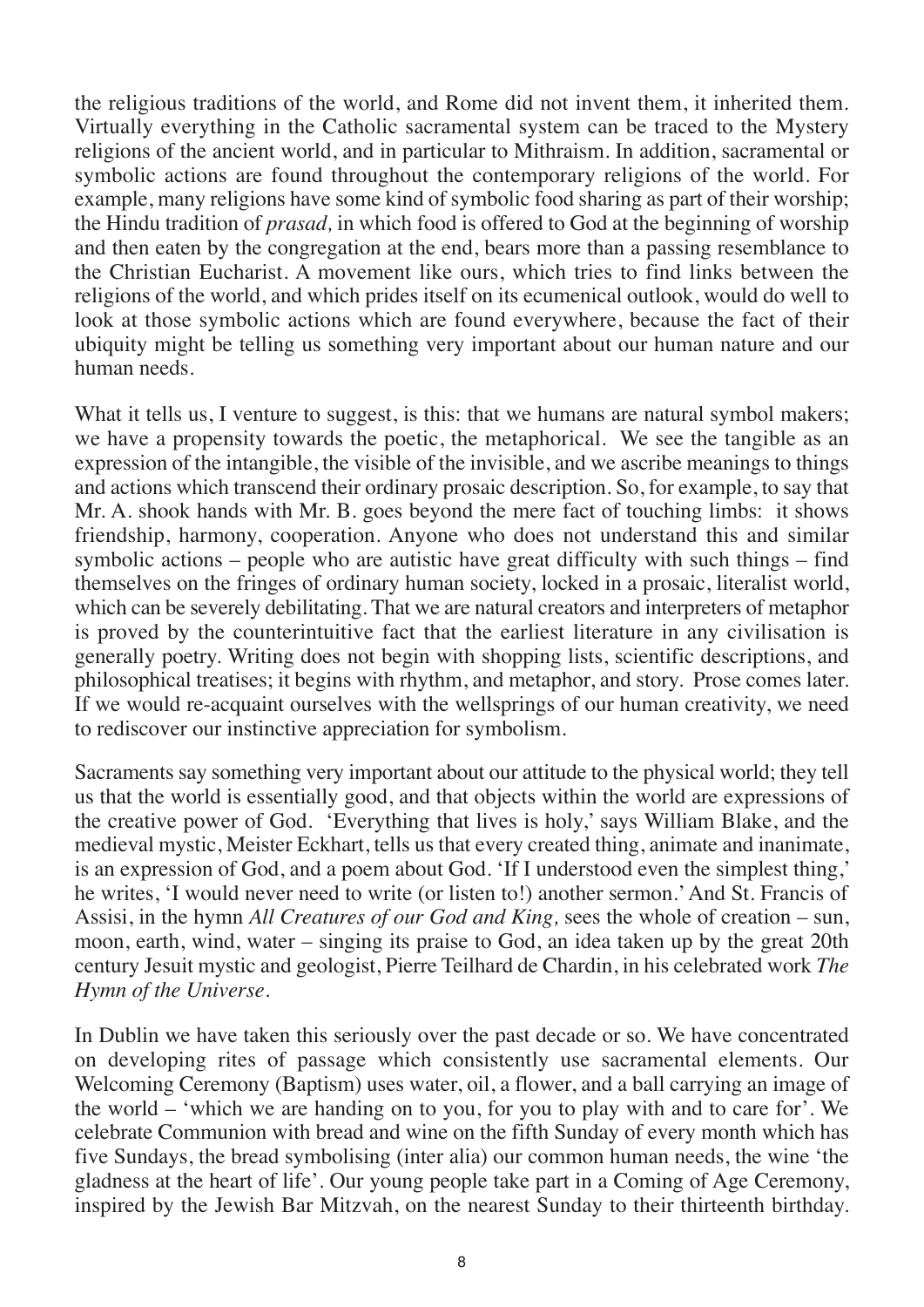Having followed a year-long programme of preparation, the young person chooses the hymns, does a reading, and writes and reads a credo. This is a symbolic entry into adulthood, and has been very well received by parents and young people alike.

Anyone who regularly visits the sick and dying knows how impoverished our Unitarian traditions can seem. What does one *do?* Emerson, so the story is told, once commented on the colours of the medicine bottles! 'Sir, if you don't know your business, you'd better go home,' said the dying man. But what else could he do? We need to develop bedside liturgies and sacraments (for those who want them) which express connection, love, thanksgiving. Anointing the dying person with oil – symbolically closing down and giving thanks for the senses which were symbolically opened and dedicated at baptism – is a profoundly beautiful act, expressing by simple human touch, the sanctity of the body. Our sister denomination, the Non-Subscribing Presbyterian Church of Ireland, like the Catholics, have a tradition of taking the communion elements to the sick – a lovely expression of community and solidarity. Couldn't we British Unitarians devise something similar?

The Catholic Church has seven sacraments, and I see no reason why we can't have just as many, or even more. For example, I would like us to have a sacrament which celebrates the third stage of life, which would be performed when a person attains the age of sixty, 'the birthday of the soul' according to some eastern traditions. I don't know what it would be called (someone suggested 'Silvering'), what form it would take, or what elements we would use, but I think it would help to ease the burden of ageing, by honouring it, and it would encourage and legitimise the sense of withdrawal and reflection which seems to come naturally to us at this time of life. It would also be an excuse for a party!

What about the dangers? 'Surely it's a short step from sacraments to magic,' I hear you say. Indeed it is, but we should not avoid things simply because they can go wrong. If we adopted this attitude we would never get out of bed in the morning. We can avoid the drift into magic by constantly reminding ourselves that any 'effects' these sacraments may have (or seem to have) are purely psychological, and are not attempts to manipulate God in any way. In addition, we can minimise the magical element by ensuring that any sacraments we employ are conducted by as many suitably trained and willing members of the congregation as possible, so that their administration is not the preserve of some 'special person', an ordained minister. This is why the communion services in Dublin are always led by a member of the congregation these days, and not by the minister. And I would like to see more baptisms performed by members of the congregation: there is something touchingly appropriate about a service of welcome and thanksgiving performed by a parent or grandparent, an uncle or an aunt, and I would encourage more people to express this aspect of what the Bible calls 'the priesthood of all believers'.

We are in a unique position among religious groups in that we have the freedom to devise ceremonies and to discard them. We have no bishops to please or to obey. We can accommodate our own needs. What these needs may be, and how we can best satisfy them, should be urgently discussed by the whole Unitarian movement, and especially by Unitarian Christians.

**The Rev Bill Darlison retired to his native Yorkshire in June, after 14 years as Minister of Dublin Unitarian Church. During his time in Dublin, church membership grew to more than 200 to become the largest Unitarian congregation in the British Isles.**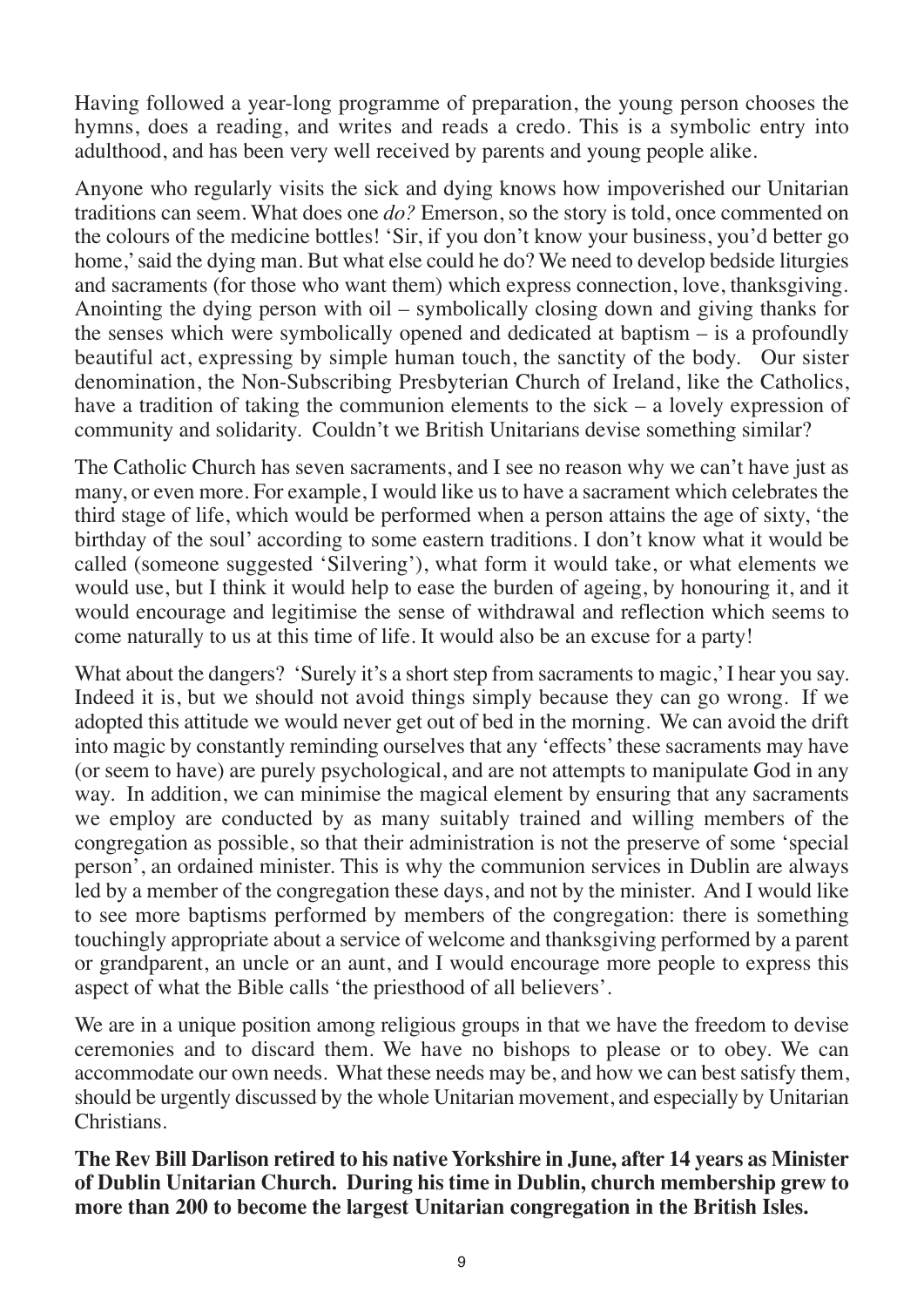## UCA SUMMER MEETING AT GOLDERS GREEN ʻUnique' communion service

History was made at Golders Green Unitarians in mid-July when a communion service was held at the north London church for the first time in more than three decades. The occasion was the Summer Meeting of the Unitarian Christian Association, where the Honorary President of Golders Green Unitarians (GGU), Jim Corrigall, led the opening service with communion.

"We were delighted to be able to celebrate a full communion service again at our church – the first time since 1976. While preparing for this event, and much to our surprise, we discovered the old GGU communion set at the back of one of our cupboards, and so were able to put it to good use once again," said Jim.

The Minister of GGU, the Rev Feargus O'Connor, lit the chalice at the start of the service, and warmly welcomed the 30 or so attenders (from more than 10 congregations around London and the South of England).

The opening service was followed by a workshop led by the Unitarian Christian Association moderator, the Rev Jeff Gould, on 'Bible Poverty'. Jeff explained how Unitarians had once been at the forefront of Biblical scholarship in Britain, and yet nowadays many of our congregations seldom if ever used the Bible. In fact though, he said, 'Bible poverty' is common to many denominations today.

Jeff tested those present with a series of quotations from different Biblical books, and much enjoyment was held discussing their origin and significance. Jeff also commented on how GGU is filled with Biblical imagery, and he pointed out and commented on the different features.

The last communion service at GGU, in 1976, was led by a visiting American Episcopalian woman priest, the Rev Alison Palmer. She had been told by the Church of England that she could not preside at any Anglican communion services while in the UK. So the then minister of GGU, the Rev Keith Gilley, invited her to preside at one at his church,<br>which she did The event which she did. generated national publicity, and was broadcast on the BBC.



*The Rev Jeff Gould leads discussions on Bible Poverty at (Photo: Bob Pounder).*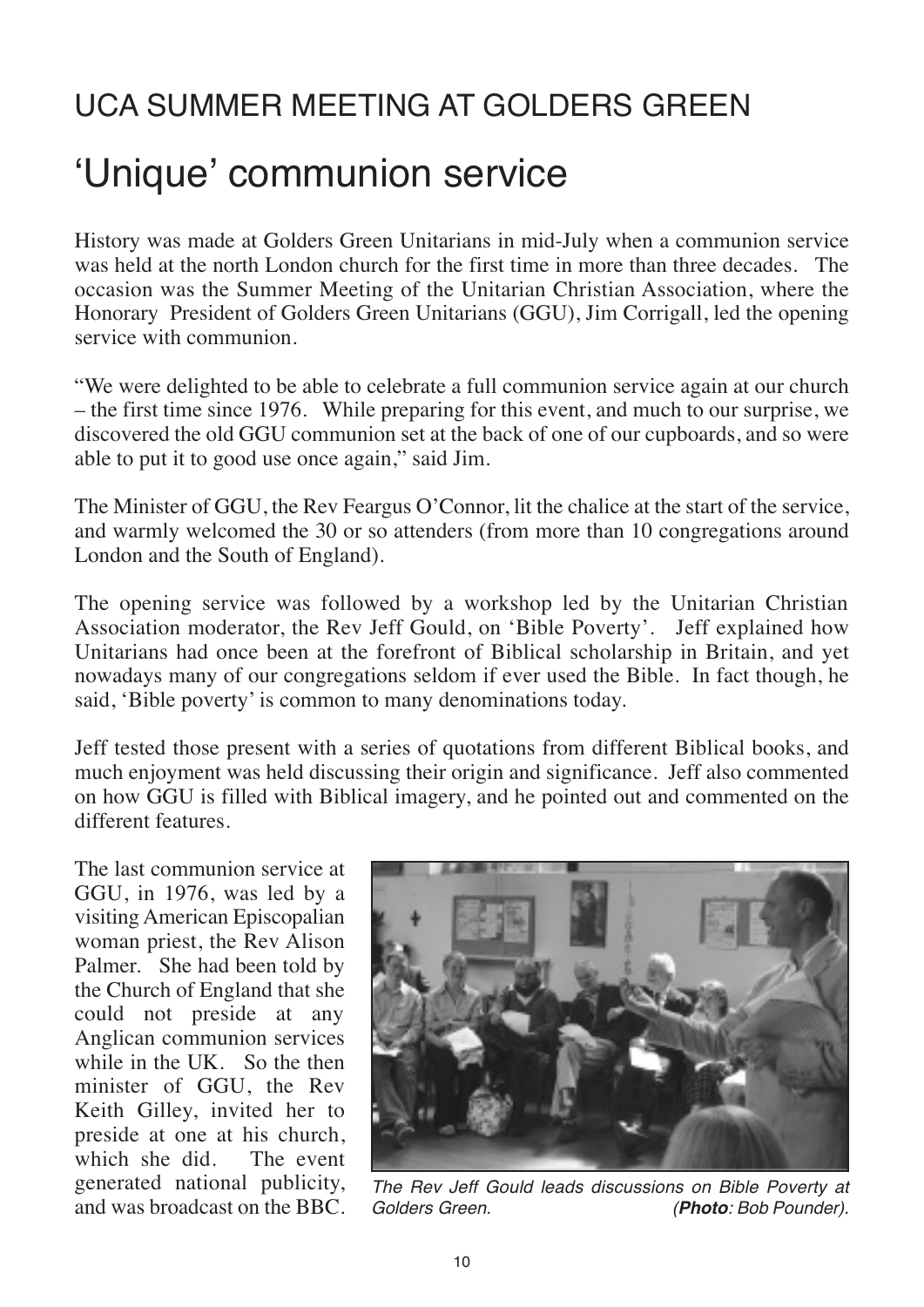### Seeing Jesus through non-Roman eyes

Three manuscripts discovered in the past 100 years – from Taoist Christianity, Buddhism and the Gospel of Thomas – offer radicallynew perspectives on early Christian life, writes *Ruth Rowntree*

Unitarians come from many different religious backgrounds and we each develop our own private spiritual path. So it is with some trepidation that I present to you a path that greatly interests me, but which does not seem to have had the exposure in Unitarian circles that I think it deserves.

When the 18th-century English Presbyterians studied the Bible, they had two main aims: 'to reconcile Christian faith with the new scientific outlook of the times', and to get back to 'the religion of Christ in its original simplicity and natural beauty free from adulteration and mixture'.1 Nowadays it is not only Unitarians who realise that Christianity has been distorted. Nor was it only the early church Fathers, from Paul to Thomas Aquinas, who reshaped the teachings of Jesus. It was also the culture of ancient Rome. The Romans demonised the Jews, with their monotheism, and other heretics (simply people who thought differently from them), and they belittled women; all these tendencies were contrary to the teachings of Jesus and still bedevil the world today.

So when looking for a truer account of Jesus' teaching, it would be as well to find a source which had not been influenced by Rome. Luckily, during the past 100 years or so several

ancient writings have come to light. Translated and published, they are readily available to the public. I have chosen three sources and three subjects to show how each source treats the same subject, so that a comparison may be made.

My first source, relating to seventh-century Chinese Taoist Christianity, is quoted in Martin Palmer's book *The Jesus Sutras*, first published in 2001. These Sutras, or teachings, have been known for the last 100 years since they were discovered in remote NW China at Dunhuang, once a great town on the Silk Route, but now fallen into obscurity. At the end of the 19th century a Taoist priest broke into a room cut out of rocks and discovered a secret library which had been sealed up in about 1005 AD. Most of the scrolls contained Buddhist, Confucian, and Taoist texts, relating to the great faiths of ancient China; but some were Christian books, written in Chinese, revealing a Chinese Christianity very different from that which has come to the West through Rome.



*The Nestorian Stele (or Stone) – a limestone monument erected in China in 781 CE, to commemorate 150 years of Christianity there, with a text in both Chinese and Syriac.*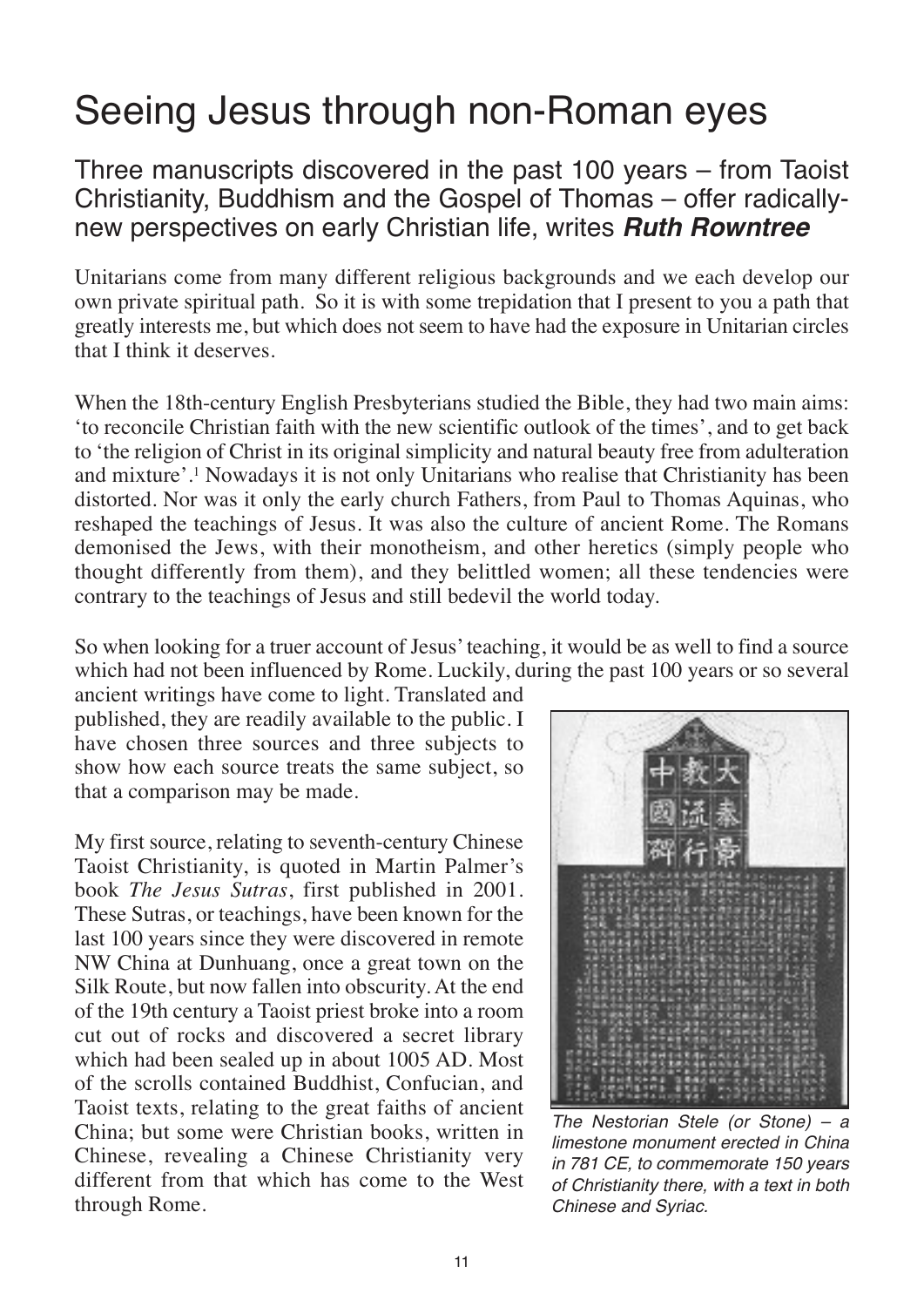Martin Palmer is a Chinese scholar and a theologian. To augment his own experience of translating Taoist texts, he gathered a team of specialists who could identify and interpret insights from Taoism, Buddhism, Confucianism, and Chinese history. It seems that in the year 635 AD a group of monks from the west (probably Persian) entered China by prior arrangement and were given an official welcome. They settled in China, and their first Sutras were written between 640 and 660 AD. With one exception I have concentrated on these first teachings, because of their least degree of adaptation to Buddhist or Taoist viewpoints.

#### **The Oneness of God**

My first subject is 'the oneness of God'. The Chinese Taoist–Christian texts read as follows.

*'People think there are two important things under Heaven. The first is God and the second is money. I say to you: seek just one thing. There is one sacred spirit who forgives all. Watch the birds; they do not plant or harvest and they have no houses to worry about. They do not work, yet are fed and watered and never worry about what to wear, because the One cares for them. You are more important than the birds, so why do you worry?'*

*'The Messiah is not the Honoured One. Instead through his body he showed the people the Honoured One. He showed the holy transformation beyond all previous reckoning. What he brought was not from being human, but came direct from the Honoured One. He showed love to all around him, but the tempter tempts, and this causes problems. This is why the teachings were brought.'*

*'Nobody has seen God. Nobody has the ability to see God. Truly God is like the wind. Who can see the wind? God is not still but moves over the earth at all times. He is everything and everywhere. Humanity lives only because it is filled with God's life-giving breath. Peace comes only when you can rest secure in your own place, when your heart and mind rest in God. Day in, day out, there you rest in contentment, open to where you may be led. God leads the believer to that place of contentment and great bliss.'*

*'God's sacred spirit force allows him to be in one place, but where it is nobody knows, or how to get there. God is beyond the cycle of death and birth, beyond being called male or female. God made both Heaven and Earth. God's sacred spirit force has never been fully manifested. This power can grant longevity and lead to immortality.'*

My second source is the first-century Gospel of Thomas, probably dictated within a decade of the crucifixion of Jesus. The only known intact copy was found in a sealed earthenware jar buried in the sand at Nag Hammadi in Upper Egypt in 1945. The following translated extracts are taken from *Jesus Untouched by the Church* by Hugh McGregor Ross, published in 1998. A Quaker, a scientist, and a self-taught theologian, he challenges some other translations of the Gospel to present a more precise meaning. By identifying certain concepts which were common in the Middle East 2000 years ago but little known to us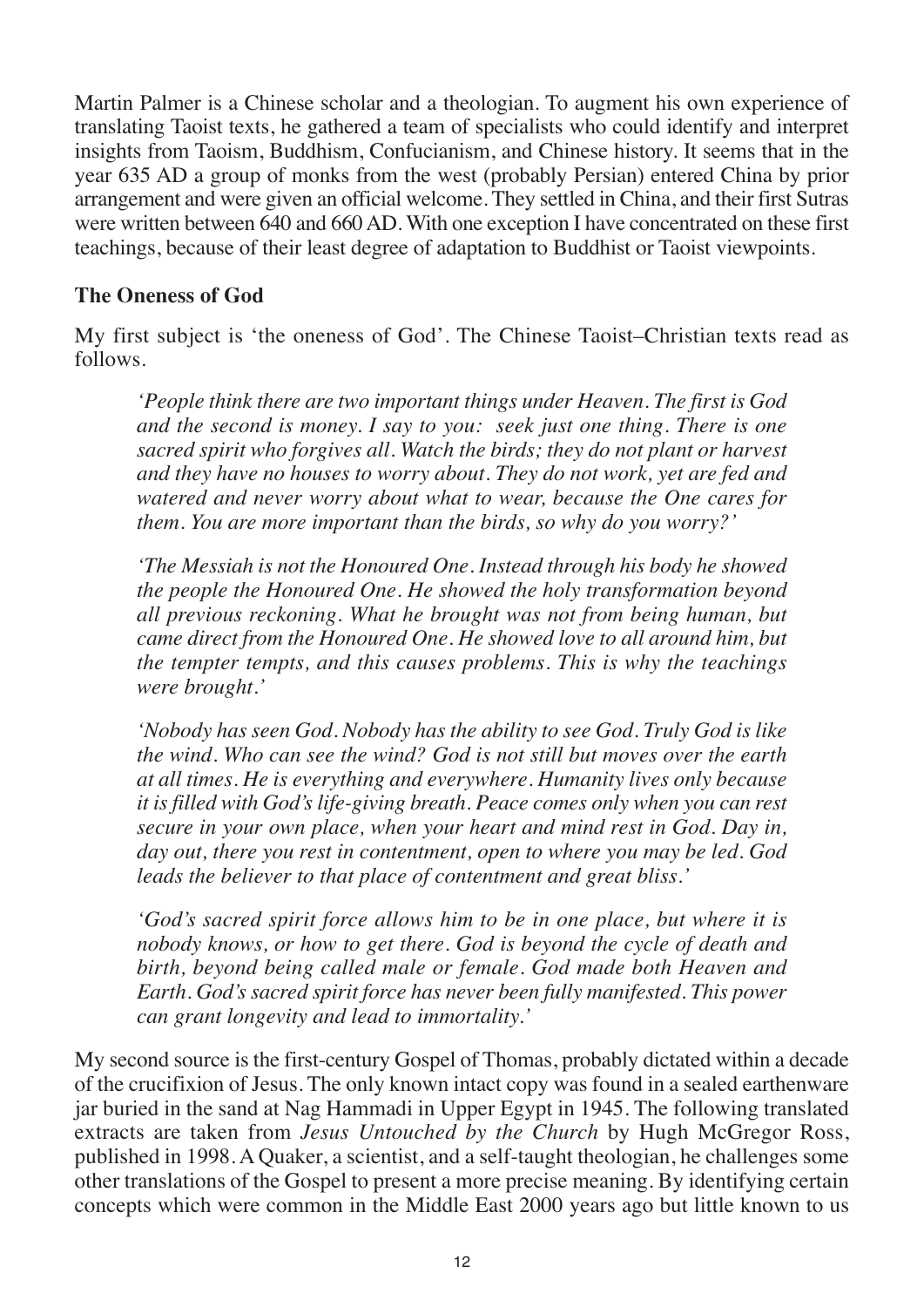today, and by rearranging the order of the 114 sayings of Jesus to put like with like, his book is an invaluable guide to the inner meanings of the sayings.

In the Gospel of Thomas, Jesus speaks to his hearers in the language and concepts of their own culture. To the Hebrews, he speaks of the Father and the Kingdom; to the Greeks he speaks of the One, the All, and the Light.

| Logion 67 | Jesus said:                                                               |
|-----------|---------------------------------------------------------------------------|
|           | He who understands the All                                                |
|           | but is lacking himself                                                    |
|           | lacks everything.                                                         |
| Logion 76 | Jesus said:                                                               |
|           | The Kingdom of the Father is like a man, a merchant,                      |
|           | who owned merchandise.                                                    |
|           | and found a pearl.                                                        |
|           | That merchant was wise:                                                   |
|           | he sold the merchandise,                                                  |
|           | he bought this one single pearl for himself.                              |
|           | You also seek after the treasure                                          |
|           | which does not perish,                                                    |
|           | which remains in the place                                                |
|           | where no moth comes to devour,                                            |
|           | and no worm destroys.                                                     |
| Logion 77 | Jesus said:                                                               |
|           | I am the light that is above them all.                                    |
|           | I am the All.                                                             |
|           | The All comes forth from me.                                              |
|           | Cleave the wood, I am there;                                              |
|           | lift up the stone,                                                        |
|           | and you shall find me there.                                              |
|           | $-1$ $-1$ $-1$ $-1$ $-1$ $-1$ $-1$ $-1$<br>$T$ $\bf{r}$ $\bf{n}$ $\bf{n}$ |

(H. M. Ross comments that this statement is not pantheist, but finds 'the All' in the common place.)

My third source is even older, having been recorded by Buddhists from news brought by merchants along the trading routes of the Orient. It is presented in two books: *The Unknown Life of Jesus* (American version published in 1890) and *The Unknown Life of Christ* (English version published in 1895) by Nicolas Notovitch, a journalist of Russian Jewish extraction who converted to Greek Orthodox Christianity. In 1887 he was travelling in north-west India, recording observations on its peoples and their way of life, when he learned that in some Buddhist monasteries there were ancient manuscripts concerning the travels and teaching of Jesus, whom they called Issa. After the crucifixion, shocked that a man of God should have been put to death, the Buddhists went through their records and collected together all texts that had a bearing on Jesus. But they left them still in their original form of disconnected fragments. It was Notovitch who rearranged them in consecutive order to make sense of them. I have used the American version, because its modern reprint makes it easier to obtain.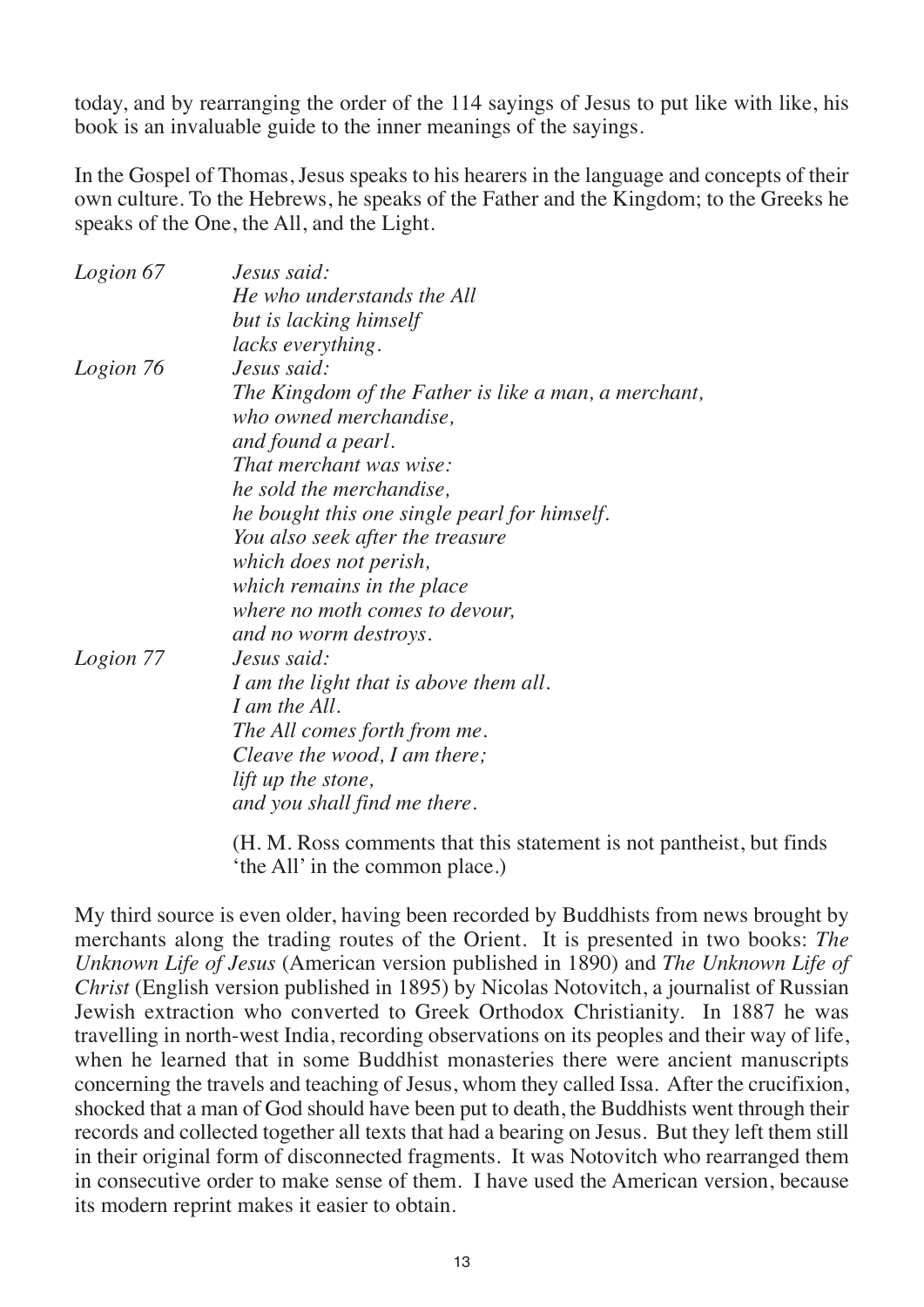On Oneness, they read:

*Chapter V* 

- *12 One law has been given to man to guide him in his actions. Fear the Lord thy God; bend thy knees only before Him and bring to Him only the offerings which come from thy earnings.*
- *15 The Eternal Judge, the eternal spirit, constitutes the only and indivisible soul of the universe, and it is this soul alone which creates, contains and vivifies all.*
- *16 He alone has willed and created. He alone has existed from eternity, and his existence will be without end; there is no one like unto Him either in the heavens or on the earth.*
- *18 He willed and the earth was. By one divine thought he reunited the waters and separated them from the dry land of the globe. He is the cause of the mysterious life of man, into whom He has breathed part of His divine Being.*

*Chapter VIII* 

*17 To the Zoroastrians Jesus said: The eternal spirit is the soul of everything animate, and you commit a great sin in dividing Him into the spirit of Evil and the spirit of Good, for there is no God other than the God of Good.*

#### **Women**

My second subject is 'Women'. Again to start with the Jesus Sutras:

Chapter 5

*Some women followers obeying the law, came to where the tomb was. A number of Jews also came at dawn on the third day to the same place. It shone with bright light and the Messiah had gone. The women went to tell all his other students what they had witnessed. As the first woman caused the lies of humanity, so it was women who first told the truth about what had happened, to show all that the Messiah forgave women and wished them to be treated properly in future, for he appeared and confirmed all they had said.*

The Gospel of Thomas takes a different line:

*Logion 114 Simon Peter said to them: Let Mary go out from amongst us, because women are not worthy of life. Jesus said: Behold, I will guide her Being, in order that I make her male that she, like you, shall become a living spirit. For every person who transcends being woman or man shall enter the Kingdom of the heavens.*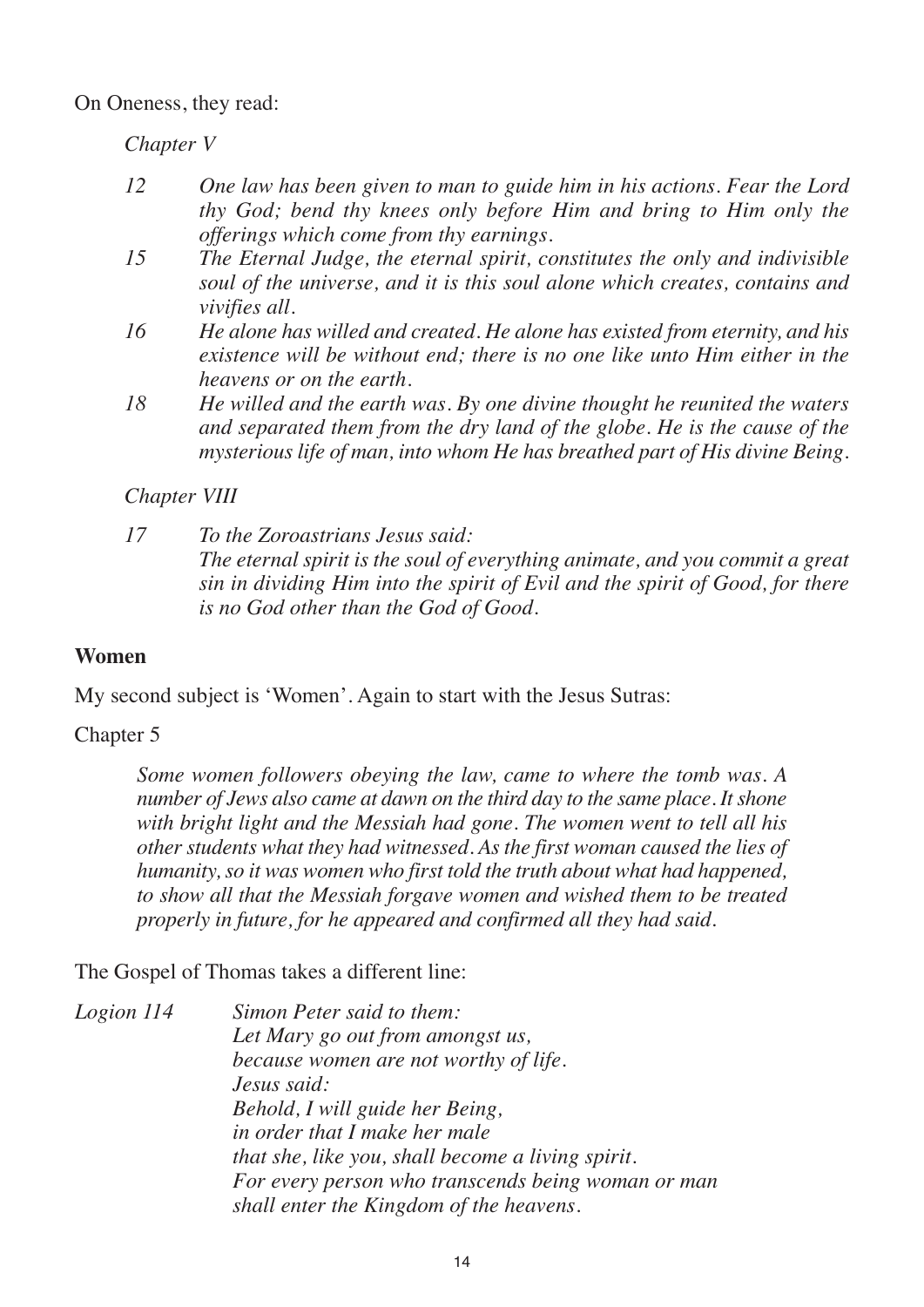Notovitch's Buddhist records state:

*Chapter XII*

*8 Upon this an old woman who had approached the group, to better hear Issa, was pushed aside by one of the disguised men, who placed himself before her. 9 Then said Issa: It is not good for a son to push away his mother, that he may occupy the place that belongs to her. Whoso doth not respect his mother – the most sacred being after his God – is unworthy of the name of son. 10 Harken to what I say to you: Respect woman, for in her we see the mother of the universe, and all the truth of divine creation is to come through her. 11 She is the fount of everything good and beautiful, as she is also the germ of life and death. Upon her man depends in all his existence, for she is his moral and natural support in his labours. 12 In pain and suffering she brings you forth; in the sweat of her brow she watches over your growth, and until her death you cause her greatest anxieties. Bless her and adore her, for she is your only friend and support on earth. 13 Respect her; defend her. In so doing you will gain for yourself her love; you will find favour before God, and for her sake many sins will be remitted to you. 14 Love your wives and respect them, for they will be the mothers of tomorrow and later the grandmothers of a whole nation. 15 Be submissive to the wife; her love ennobles man, softens his hardened heart, tames the wild beast in him and changes it to a lamb. 16 Wife and mother are the priceless treasures which God has given you. They are the most beautiful ornaments of the universe, and from them will be born all who will inhabit the world. 17 Even as the Lord of Hosts separated the light from the darkness, and the dry land from the waters, so does woman possess the divine gift of calling forth out of man's evil nature all the good that is in him. 18 Therefore, I say unto you, after God, to women must belong your best thoughts, for she is the divine temple where you will most easily obtain perfect happiness. 19 Draw forth from this temple your moral force. There you will forget your sorrows and your failures, and recover the love necessary to aid your fellow men. 20 Suffer her not to be humiliated, for by humiliating her you humiliate yourselves, and lose the sentiment of love, without which nothing can exist on earth. 21 Protect your wife, that she may protect you – you and all your household. All that you do for your mothers, your wives, for a widow, or for any other woman in distress, you will do for your God.* **Original nature, or innate nature**

The third subject is 'Original nature, or innate nature' (not original sin). According to Martin Palmer, 'St. Augustine  $(AD354 - 430)$  saw humanity as almost irredeemably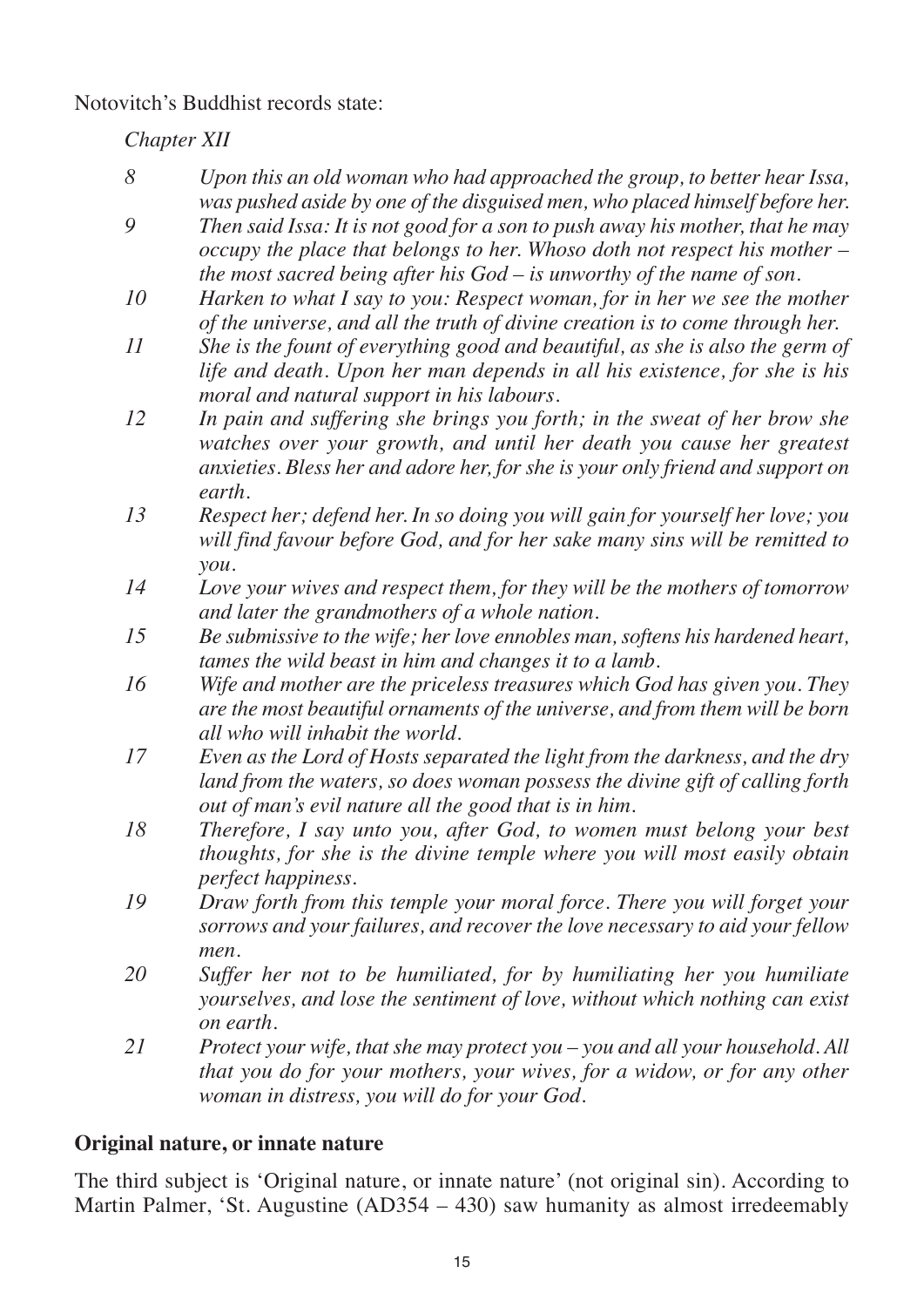wicked and perverse, rejecting any idea of some innate goodness. To him, salvation is an entirely undeserved act of grace that plucks us from our filthy state of evil. Augustine was opposed in his time by the first British theologian on record, a monk named Pelagius, who argued the opposite, that human nature was basically good but had been corrupted and misguided by human weakness.' Unfortunately, Pelagius was overruled by the early Church.

According to the Gospel of Thomas:

| Logion 14  | Jesus said to them:                                                    |
|------------|------------------------------------------------------------------------|
|            | If you fast you will beget a sin to yourselves,                        |
|            | and if you pray you will be condemned,                                 |
|            | and if you give alms                                                   |
|            | you will do harm to your spirits                                       |
| Logion 104 | In response to the disciples' talk of praying and fasting, Jesus says: |
|            | What therefore is the sin that I have committed                        |
|            | or in what have I been overcome?                                       |

Hugh Ross observes<sup>2</sup> that the word 'sin' comes from the idea of missing the mark – or failing to observe the requirements of established religion. At any rate, little significance is placed on the word.

The Jesus Sutras of China see matters from a very different angle, as we see in the following extract from 'The Sutra of Returning to your Original Nature'.

*Chapter 6*

*'All of you should chant this day and night.*

*Because it brings back clear seeing and each of you will return to your own original nature, your ultimately true beingness free from all falsehood and illusion. And you will see these teachings are inexhaustible.'*

*Then the crowd sang praises, wanting more, but the Messiah said:*

*'It is enough now – even though we cannot stop the Word. It is like a good well which never runs dry. When you've been saved from your sickness in body and soul, there's no need to go on drinking. So it is with my teaching, which is only the beginning of you touching your own true original nature. Too much would not be right.'*

Notovich's Buddhist records are our final example of teachings about original nature:

*Chapter VI*

- 
- *6 'He who has recovered his primitive purity shall die with his transgressions forgiven and have the right to contemplate the majesty of God.'*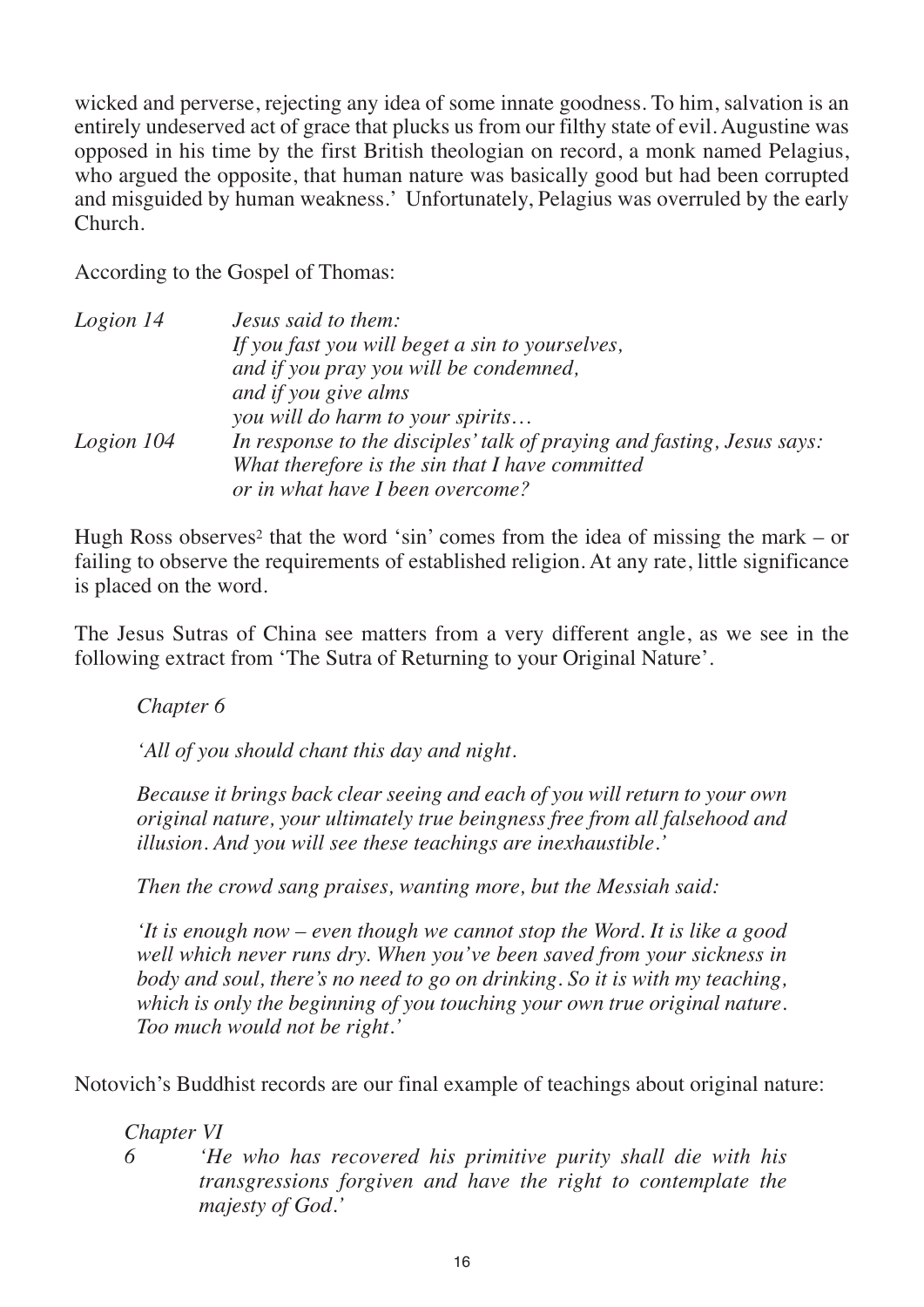### *Chapter VII*

*18 'That you may attain supreme bliss ye must not only purify yourselves, but must also guide others into the path that will enable them to regain their primitive innocence.'*

*Chapter IX* 

- *14 'For God has created you in His own image, innocent with pure souls and hearts filled with kindness and not made for the planning of evil, but to be the sanctuaries of love and justice.*
- *15 Therefore, I say unto you, soil not your hearts with evil, for in them the Eternal Being abides.*
- *16 When you do works of devotion and love, let them be with full hearts, and see that the motives of your actions be not hopes of gain or selfinterest.*
- *17 For actions so impelled will not bring you nearer to salvation, but lead to a state of moral degradation wherein theft, lying and murder pass for generous deeds.'*

*The Oneness of God and the equality of the sexes are both longstanding Unitarian beliefs. Although we have rejected the doctrine of original sin, we have never embraced the ideal of recovering our primitive purity. Perhaps we should. If we did, we could say with Martin Palmer, 'In a post-Augustinian Christian world, this rediscovery, embodied in the actual books and thoughts of a major ancient Church, may well be a version of Christianity that can speak to spiritual seekers today.'*

Notes:

1) The Unitarians by Jeremy and Rosemary Goring (Religious and Moral Education Press, 1984).

2) Jesus Untouched by the Church: His Teachings in the Gospel of Thomas, edited by Hugh Ross (William Sessions, 1998).

3) Thirty Essays on the Gospel of Thomas by Hugh Ross (fourth edition, Cathair na Mart: Evertype, 2008).

#### **Ruth Rowntree is a member of Oat Street Chapel, Evesham, and author of 'Religious Devills of Hampstead'.**



### *The Unitarian Christian Association aims to provide a place where liberal Christianity can be explored within our General Assembly. Have you considered joining us?*

*Details for how to join are to be found inside the back cover of this edition.*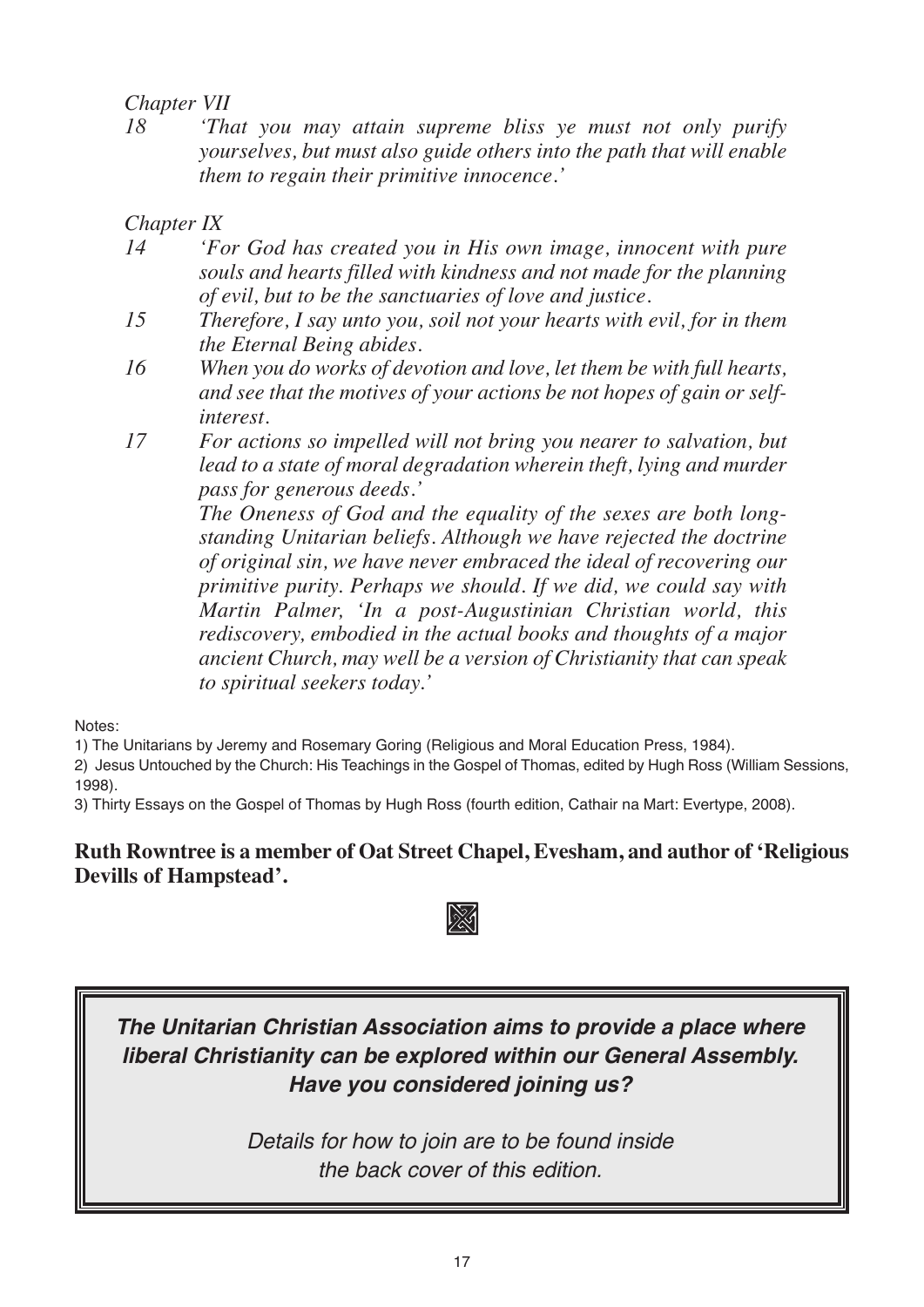## Awakening the heart's core

The Gospel of Thomas is often seen as a (Gnostic) renunciation of the world – but *Tom McCready* finds it contains new insights into the self and our relation with the world

The Gospel of Thomas is utterly unlike any other gospel. There is no narrative, no birth in a stable, no crucifixion, and no resurrection. It is a collection of sayings that are presented to us as the words of Jesus, not second-hand reports or stories about Jesus. The opening lines declare: 'These are the words that the living Jesus spoke' – words that purport to come directly from witnesses who claim to have been in Jesus' presence and heard him speak.

The sayings are profoundly poetic, lyrical, and insightful, if, at times, difficult and intensely metaphysical, and many of them also appear in the official canonical gospels. Is it possible that the Gospel of Thomas actually contains the authentic words of Jesus? A consensus of modern scholarship would regard such a claim to be as convincing as that made for any of the canonical gospels, and would probably date Thomas ten years earlier than Mark, the earliest of the canonical gospels. The scholars of the Jesus Seminar, for instance, consider the Gospel of Thomas to contain a significantly higher proportion of the authentic words of Jesus than does the Gospel of John.

In 1945 a whole library of ancient texts was found in a cave in the desert at Nag Hammadi, among them a complete copy of the Gospel of Thomas in Coptic. The discovery enabled scholars to examine a text that has been untouched for at least 1700 years: a text produced by the early followers of Jesus and very probably from the direct recollections of those who knew him, witnesses who walked the hills and roads of Galilee with him; a text that has not been distorted or compromised by 2000 years of church politics.

It is an ancient text with an astonishingly fresh perspective. It sits well with ideas of current philosophy and sociology on consciousness and identity, on the social construction of reality (Berger and Luckman). It also resonates with the wisdom of other ancient cultures. The Zen masters in particular would have recognised the voice of Jesus in the Gospel of Thomas as using a spiritual language and methodology very similar to their own.

One of the most famous sayings of Huìnén (638-718 CE), the influential sixth patriarch of Chán Buddhism, was: 'Without thinking of good or evil, show me your original face before your mother and father were born.' Compare this with saying 84 from the Gospel, which attributes the following statement to Jesus: *'When you see your likeness, you are happy. But when you see your images that came into being before you and that neither die nor become visible, how much will you bear!'* The finest of the modern scholars of the Gospel of Thomas, Richard Valantasis, says of this verse: 'This saying describes the burden and wonder of the seeker awakening to the immortal, pre-existent, and invisible part of their lives.' A more trenchant description of the aim of Zen practice, i.e., the awakening of spontaneous spiritual illumination, would be difficult to find.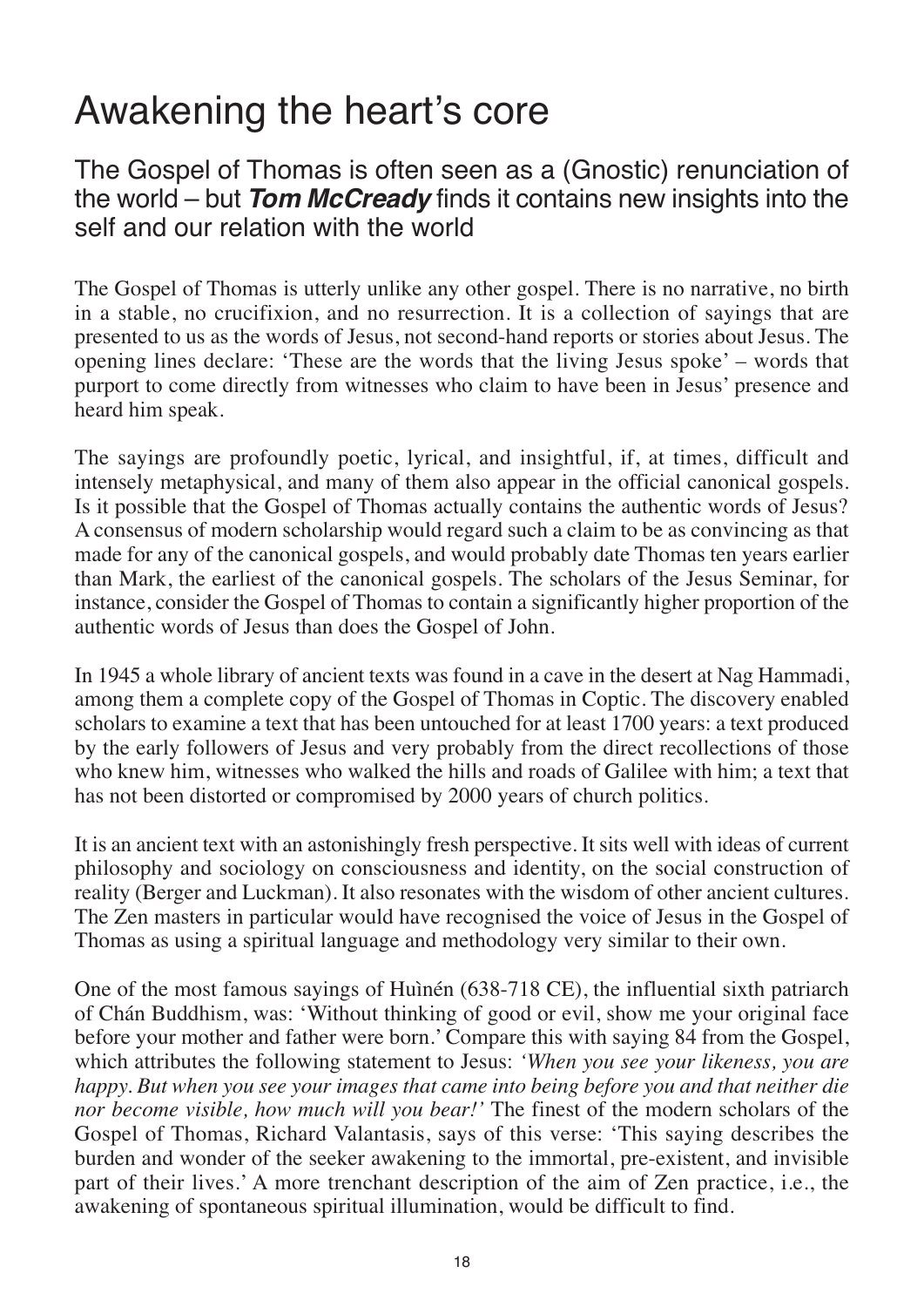The main difficulty presented to a contemporary audience in reading the Gospel of Thomas is that the only intact copy that we have comes to us from the Nag Hammadi hoard, and it is almost universally agreed among scholars that this was the library of a Gnostic community. Gnosticism is a strongly dualistic tradition which<br>distinguishes the spiritual and distinguishes the spiritual material realms, attributes 'good' only to the spiritual, and sees<br>everything material, including everything human appetites, as inevitably



*The original codices found at Nag Hammadi, which contained the Gospel of Thomas.* 

corrupt. There is a tension between the dualism of Gnosticism and the profoundly nondualistic vision of human wholeness present in the sayings of Jesus in The Gospel of Thomas.

In some passages Jesus explicitly denies dualism. In saying 72, he states 'I am not a divider' and in saying 61: *'Whoever is united will be filled with light, but whoever is divided will be filled with darkness'.* To describe the Gospel of Thomas simply as a Gnostic gospel is to overlook the harsh dualism of Gnosticism, or to over-romanticise it to fit a modern context.

The respected liberal-friendly scholar, John Dominic Crossan, has described The Gospel of Thomas as a gospel of 'Celibate Asceticism'. Although, in an age of gross indulgence, the ideal of asceticism has some very attractive qualities, are we to believe that we can experience neither spiritual fulfillment nor simple human happiness unless we are celibate? Or that the voice of Jesus in the Gospel of Thomas is aimed only at those who have forsaken family life and all other forms of intimate human companionship?

There are problems with this: for one thing, it would mean a Jesus who is completely out of step with the general culture and philosophy of the Judaism of his times. It ignores the fact that celibacy in those times was more a requirement of a spiritual retreat (even, arguably, among the Essenes) than a lifetime commitment.

It would also put Jesus at odds with Martin Buber, one of the finest modern Jewish thinkers, who has written: 'Real relationships with God cannot be achieved if real relationships to the world and to mankind are lacking'. However, if sexuality is no obstacle to spirituality, this does not mean that there are no moral restraints upon sexual conduct. The sadly neglected modern philosopher John MacMurray has some very helpful material on this point in *Reason and Emotion*, where he offers a lucid definition of chastity as emotional responsibility within sexual relations, rather than an abstention from sexual relations.

Although we are living in very different times from those in which the Thomas sayings originate, if we can resolve these tensions sufficiently to move forward and ask 'What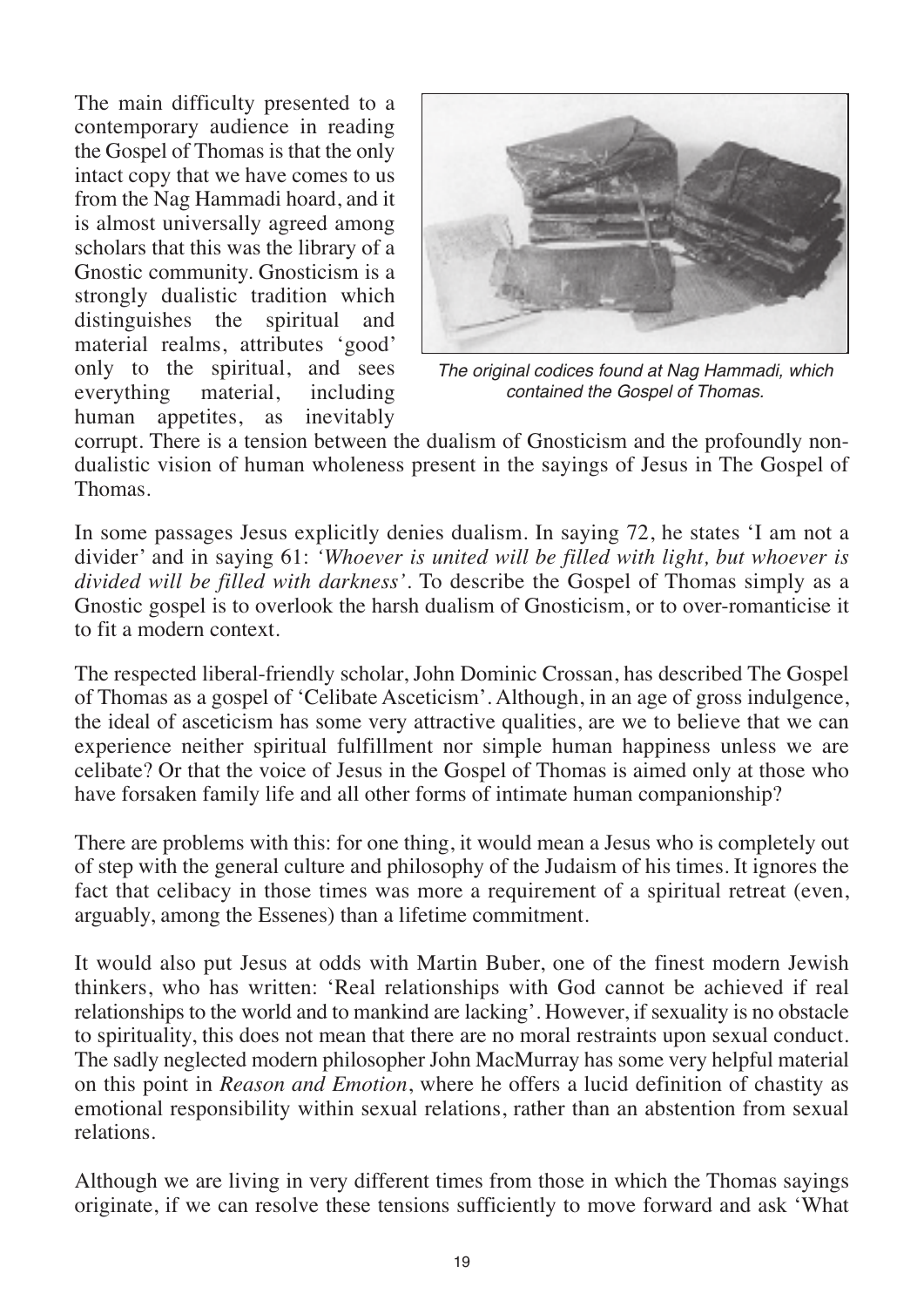does the Gospel of Thomas have to say to us today?', we might get a very illuminating answer. Valantasis again: 'These sayings guide their readers and hearers into being different kinds of people, or at least, they suggest that a different way of living exists and should be attempted. The alternative experience of self and world posited in these sayings aim towards the construction of an alternative way of understanding self and of living in the world; they point towards a transformation of identity and call us to the unity of self that fulfils. To a new understanding of self and relationship to others.'

To this extent the Gospel of Thomas is a Gnostic Gospel; but for Gnosticism to make sense in modern times it would have to divest itself of its harsh dualism, and a Gnosticism redefined to exclude dualism would not be Gnosticism, it would be something else. Whether we call it Gnosticism or something new, it must be done if we are to see, read, and hear the Gospel of Thomas for what it truly is. Which is not only a call to transcendence, but a declaration that transcendence is immediately accessible. Saying 94: *'One who seeks will find, for one who knocks it will be opened.'* The requirements for transcendence are not dependent upon training or status, but upon willingness to connect with the inner light and life that is common to all human persons. Saying 70: *'If you bring forth what is within you, what you have will save you.'*

To this extent the Gospel of Thomas is an ascetic Gospel, since the achievement of the spiritual fulfillment that it promises does require an act of renunciation; but this is one point where a modern understanding of self and selfhood renders the reality of ascetic renunciation more accessible and acceptable. It is not and does not require a rigid and unforgiving rejection of the world; what Jesus advocates in the Gospel of Thomas is not so much a renunciation of the world, of human appetites and human comforts, but the renunciation of an aggressive and acquisitive attitude towards the world, and of a sense of identity that is based upon acquired status. Jesus encourages his followers to renounce wealth and comfort not because there is anything inherently unhealthy or immoral in them, but because a sense of identity and of personal worth that is based upon the acquisition of status is the essential illusion that keeps us from realising the more fully integrated, authentic sense of self that Jesus points towards.

It is pride of position and pride of possession that are the delusions that keep us from attaining the serenity of spirit that God intends for us. Jesus, in the Gospel of Thomas and elsewhere, is quite clear that the poor are one step nearer to realising this than the rich are, but that this is simply because they have much less that they must leave behind in order to get there, and that envy of position and possession is every bit as damaging a delusion as pride of possession and position.

What then is this state of grace and serenity that Jesus is urging on his hearers; and on us, who can catch the echoes of his words down two thousand years of history? What is Jesus referring to in saying 24? 'His disciples said: *"Show us the place where you are, for we must seek it." He said to them "Whosoever has ears to hear let him hear. There is light within a man of light and it illuminates the whole world. When it does not shine, there is darkness"' And in saying 77? 'Jesus said: "I am the light that is over all things. I am all: From me has come forth, and to me all has reached. Split a piece of wood, I am there. Lift up the stone, and you will find me there."'* Jesus is quite clear: it is the Kingdom of God;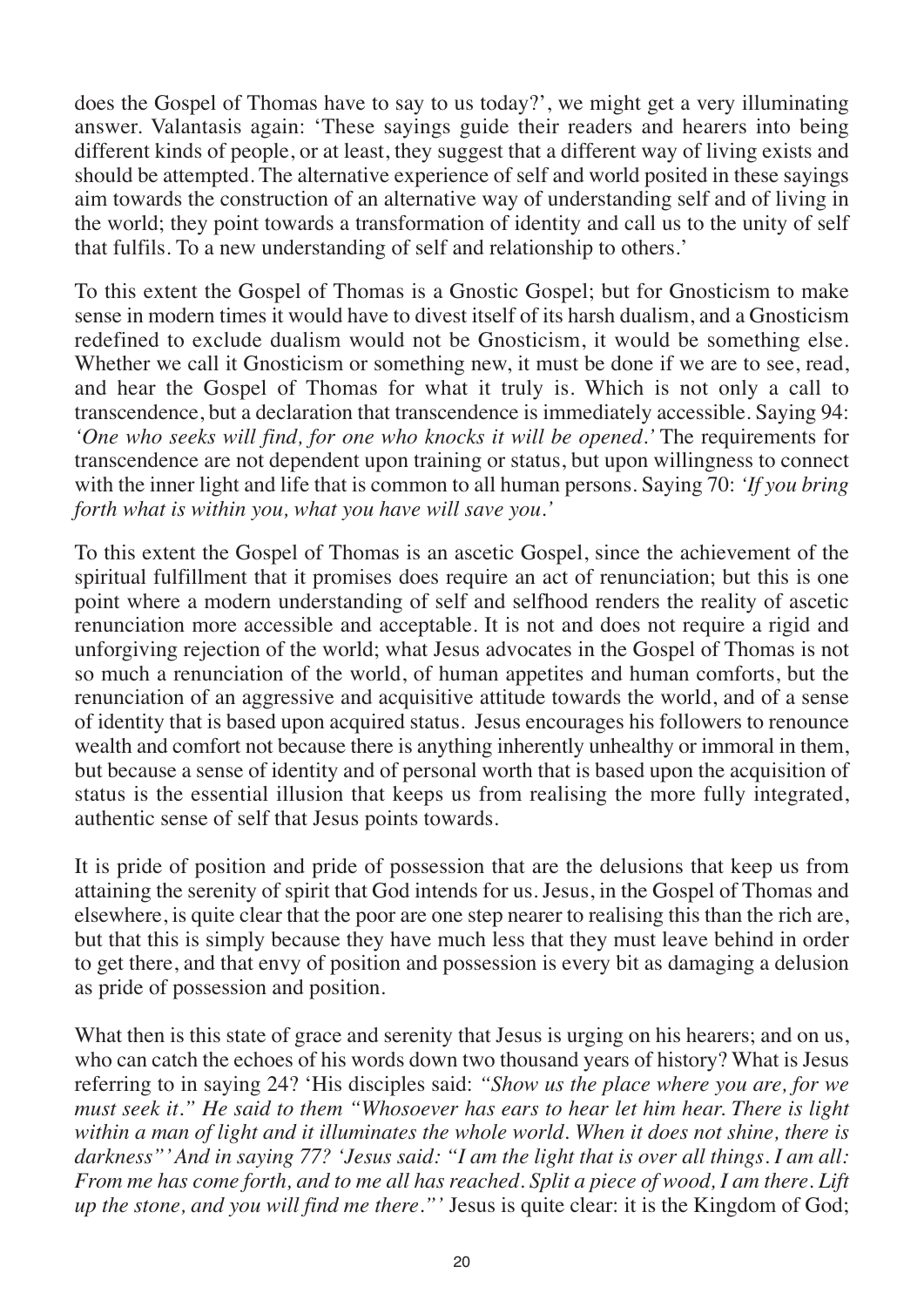or, as the most recent and more accurate translations put it: God's imperial kingdom.

Another aspect of modern thinking which makes this more explicable and accessible is that we no longer think of identity as ascribed by a person's status or position in life: it is something attained by a person's actions, attitudes, and achievements in life. Identity is flexible and changeable, and an adjustment of identity therefore requires much less emotional upheaval than it did with previous models of the self.

There has been much scepticism on the subject of post-modernism, and a reasonable case could be made that whatever insights about the structure of human identity and the organisation of human society the post-modernists have to offer us, the sociologists of the 1960s, such as Peter Berger and Robert Bellah, were there before them, and with much less self-important fanfare. However, if the post-modernists and the sociologists between them have added one undeniable useful truth to the sum of human knowledge, it is surely this: that there is nothing that is biologically determined or divinely ordained in the relations of cultural reproduction. There is nothing either handed down from on high by divine fiat or wired into our biology by genetic command in the way that we define ourselves; either in the norms and values that define whole societies or in the actions and attitudes that define individuals. They are neither assumed nor imposed: they are negotiated. They are the result of our collective symbolic interactions.

The self, to put it simply, is not a solid object, it is a set of relations. And those relations are negotiable. And to renegotiate the set of relations that constitute the individual self is a far less scary proposition than its extinction. Thus modern thinking on identity can shed a simplifying light on the mystery of religious experience that is in line with Martin Buber's critique of mysticism, where he argues that notions of ego-death or higher self, mystical absorption, or being 'born again' are purely symbolic, and that religious experience produces no real change in the *substance* of the self, only in its shape. I prefer to express this in simpler terms and say that the experience of transcendence does not produce a dramatic change in the nature or structure of consciousness: it produces a simple shift in the centre of gravity of consciousness, albeit with dramatically liberating and illuminating results. To put it even more simply, it is what happens when our selfish fears and desires and all the woes and worries with which we defend them, are no longer the centre of our being, but its circumference.

What then is the centre of our being, the holy core of the heart, the selfless centre of the self? The best account I have encountered comes neither from Holy Scripture nor from any esoteric text: I found it in a recommended textbook for the course in contextual theology at the Partnership for Theological Education at Luther King House, Manchester:

*There is a mysterious centre to our being, hard to describe or discuss, yet indispensable to our integrity. It goes beyond the glorification of 'selfrealization' and 'self-discovery': on the one hand it expresses the determination of the individual to be themselves; and yet, when we seek for that which gives harmony and wholeness to the individual self, we find the transcendence of individuality. To be truly myself I must recognize that which is greater than me, yet which does not negate me. In losing myself, I*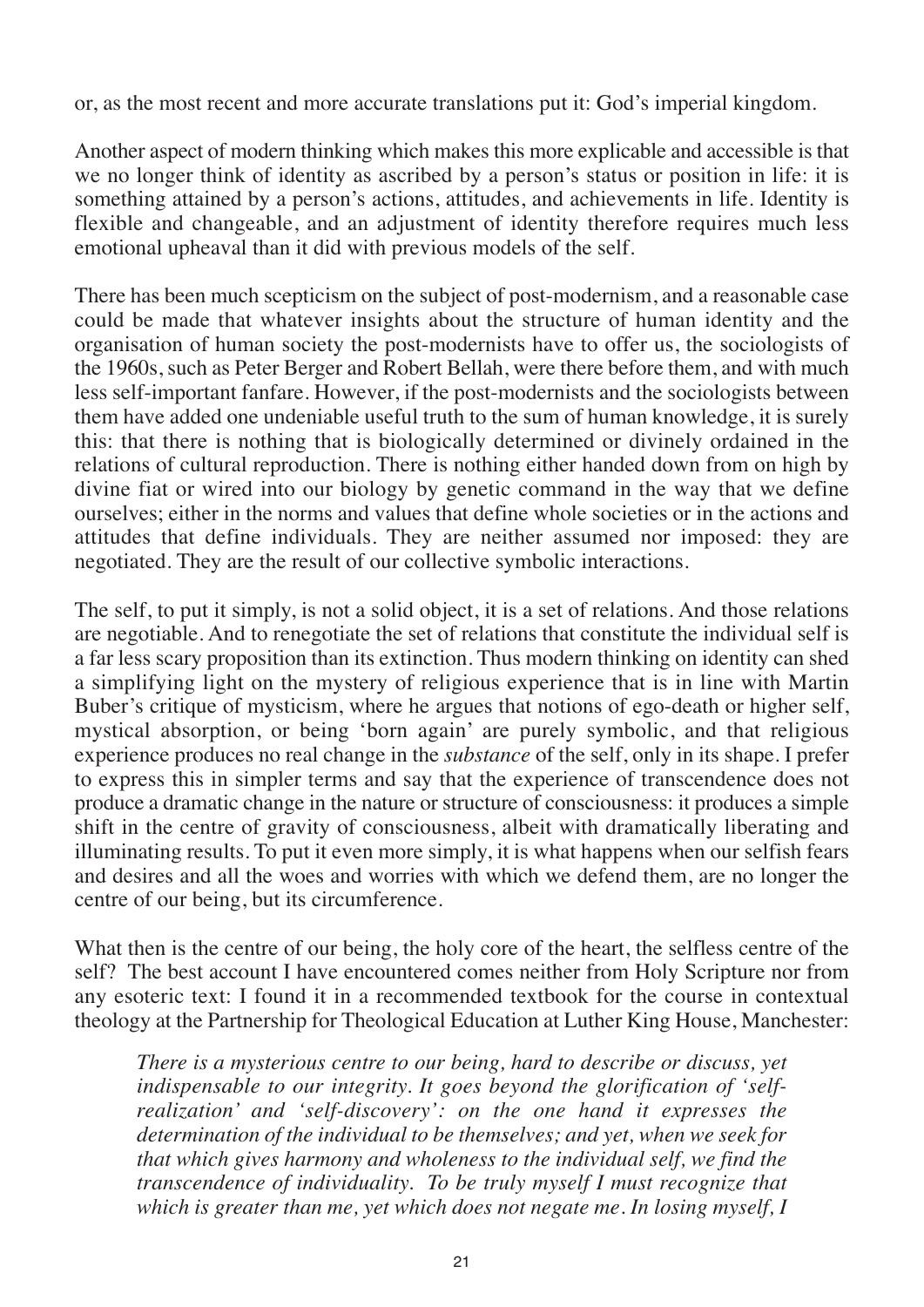*find myself. In ceasing to take anxious pride in my individuality, I find a wholeness I never realized I possessed. … It is the courage of integrity, of an inner wholeness, of a oneness with God and with humanity and of a constant, invincible love.*

(Alistair V. Campbell, Rediscovering Pastoral Care)

*'Whosoever has ears to hear let him hear. There is light within a man of light and it illuminates the whole world.'* (Jesus of Nazareth, 'The Gospel of Thomas')

Note:

The Gospel of Thomas, by Richard Valantasis, was published in 1997 by Routledge in a series called ʻNew Testament Readings'. Also essential is The Five Gospels: The Search for the Authentic Words of Jesus by the fellows of the Jesus Seminar, only available in an American edition, but easily found on Amazon.

#### **The Rev Tom McCready's last full-time ministry was at Hull Unitarian Church.**

### m

### **A TASTE OF TAIZÉ – a workshop for all-comers.**

**Saturday 20th November 2010.** 

**Rosslyn Hill Unitarian Chapel**, 3 Pilgrims Place, Hampstead, London NW3 1NG. **Nearest tube:** Hampstead.

A gentle introduction to the ethos of the ecumenical community in Burgundy, whose style of worship has influenced congregations around the world – led by the **Rev Jeff Gould** (UCA Moderator) and **Mrs Catherine Fozard** (UCA Treasurer). Chants will be learned, and the day will end with a complete service. Participants will be equipped to lead Taizé worship in their own congregations.

#### **Programme:**

11 am -- Arrivals and coffee/tea 11.30 am -- Introduction to and exploration of Taizé worship 1 pm -- Lunch (**please bring a packed lunch**) 2 pm -- Further work and celebration of a complete service 3.30 pm Tea and departures

(Organised by: London & SE District Liberal Christian Affinity Group. Further information: Jim Corrigall: 020 8361 1843).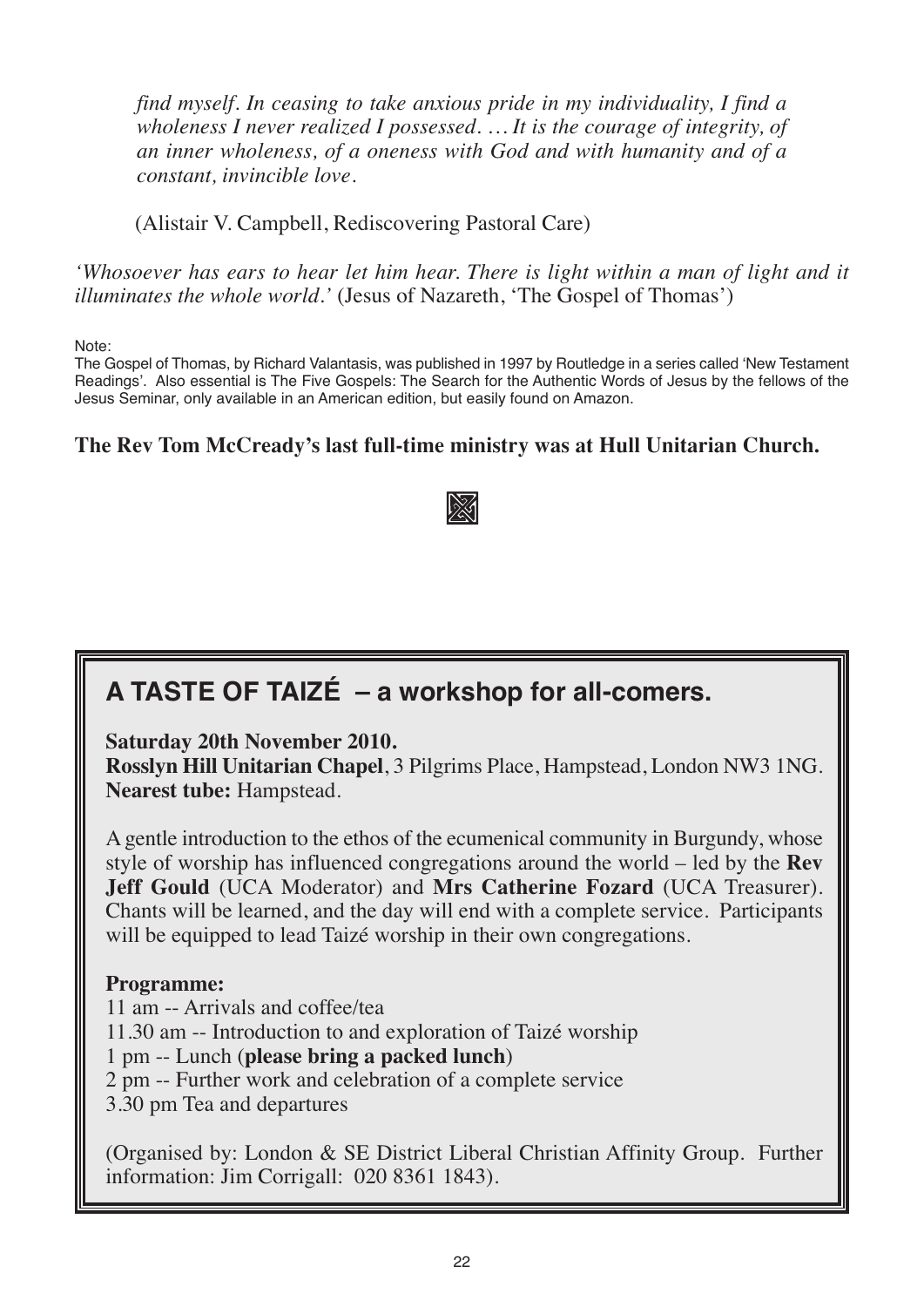### Dreams – and the Good Samaritan

### In a recent sermon, *Linda Hart* explores how dreams and Gospel parables can disturb easy assumptions about ourselves

Several years ago, I had the pleasure of spending time with a Unitarian Universalist colleague, Jeremy Taylor. Jeremy is known best for the work he does with dreams. Artistic and well-centred, down to earth and funny, he led a group of us through several days of dreamwork, as he calls it.

It all starts by cultivating the capacity to remember your dreams. Keep a journal next to your bed, he suggests. Scrawl down as best you can what you remember of your dreams. Write down as much as you can. Later, when you are more awake, you can read over it, seek to reconstruct as much as you can of what happened in your dream. And after a while, he told us all, you'll get a sense of what the dreams mean, and how it is that they relate to your waking life. Even without having a dream journal, though, we were able to begin to look at our unconscious life through examining our dreams.

Working with a few people who were willing to tell their dreams in public, he led us through a process of looking at the dream through different eyes. We didn't do this by classical interpretation. There were no fast rules about what meant what. And the only person who could tell us what the dream really meant was the person who had the dream. He schooled us in saying, 'if this were my dream....' and then offering the meaning we perceived in it. The dreamer could then try it out for size, see how it fitted with her or his own perceptions, and explore what this particular analysis might mean.

As Jeremy talked with each one who shared a dream, he asked them to shift around in the

roles. 'What if you were the dog in the dream?' he might ask. 'How does it feel to be there? How does that change the meaning for you?' His belief – and it seems right to me – is that the dreamer is playing all the parts in the dream: the dog and the racoon it's chasing as well as himself standing there shouting, or maybe she is the flying horse she's sitting on, too. The dreamer can take the conscious part of the landscape even, becoming the grass – or your favourite tree.

The point of it all, he kept telling us, was to discover ourselves. What we loved and hated, what hidden hurts and losses were crippling us, dreams could point us toward where we didn't even know we



*ʻThe Parable of the Good Samaritan' by Jan Wijnants (1670), shows the good Samaritan tending the injured man.*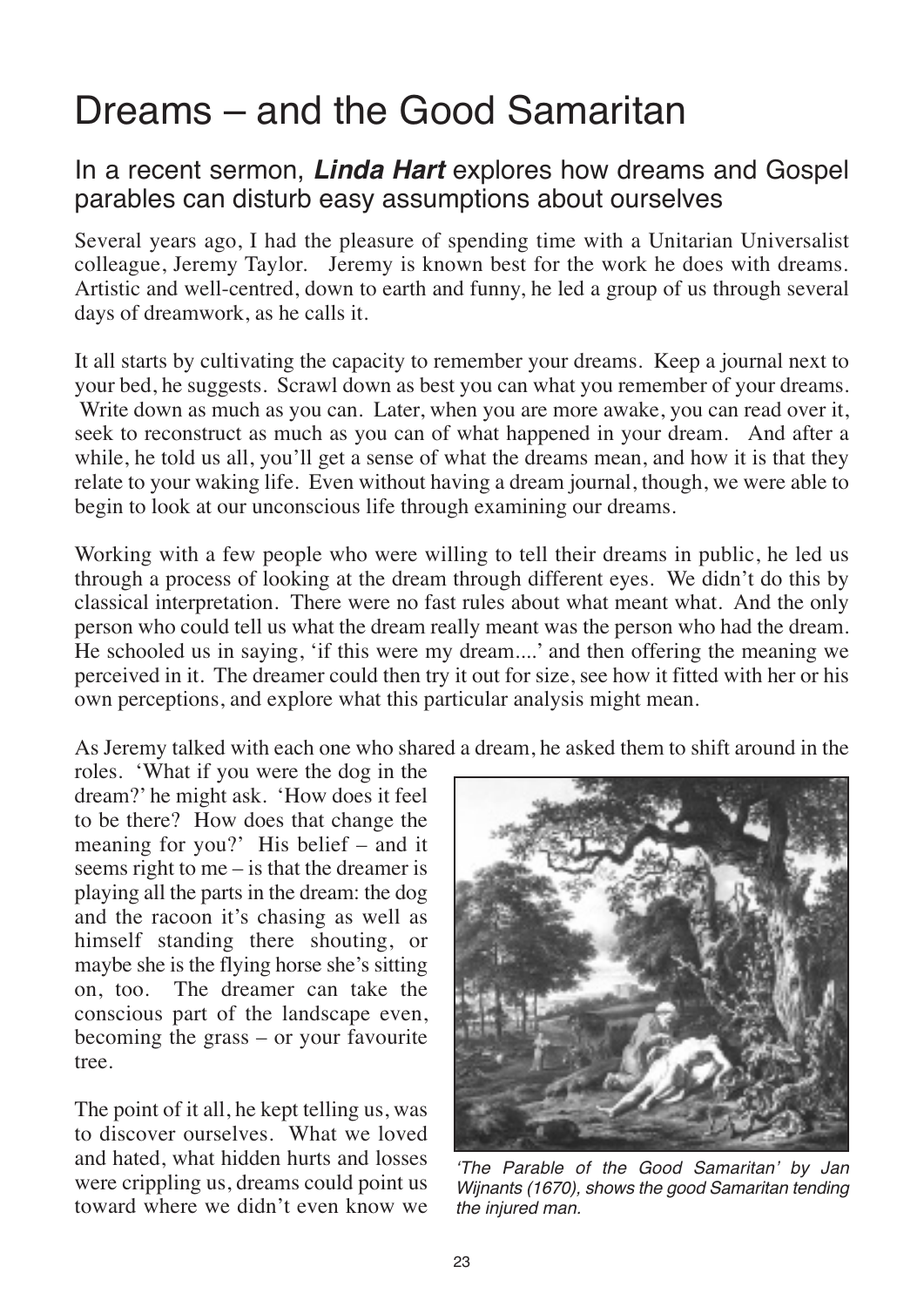were blinded to something that was true and right. Looking at our dreams was a way that we could learn about what our lives were centred upon, what drove us.

The point of it all: discovery that enables more conscious, intentional living. And the way we get there is to look at it with new eyes.

When I finally began to study the Bible in my second year of college, I was quite startled to meet a different Jesus from the one that I had heard about through the broader culture. This Jesus wasn't talking only about salvation and believing in him. He wasn't sending people to hell. The thing about this Jesus was that he was telling stories that forced people into looking at the world a different way.

Actually, I didn't figure that bit out until a bit later. The stories were usually presented as a sort of fable, a tale that had a moral lesson at the end. Like the collection of stories from Aesop, the parables were presented as if they were this sort of allegorical creation. Like the tortoise and the hare, these Bible stories had a plain and simple meaning.

Except that not all of them did. And even the ones that did seem plain in their meaning became less clear as one looked at the context in which they were told. Parables are the stories, like dreams, that can help us look at the world with new eyes. They can open us to new meaning in the world so long as we allow them to be as dangerous as they truly are.

John Dominic Crossan is one of the foremost Biblical scholars, and he suggests that parables have a particular function in the world of stories. Myths, he tells us create worlds. Rather than taking that word in its common form – that of a fundamentally untrue story – he understands myth as the stories that we each tell about how the world is constructed. If we take, for example, the stories in Genesis, we have a myth about the world: that it was created and deemed good, that we were all created out of the dust of the earth, and live because of a breath, pneuma, spirit that was placed in us. That formational understanding will determine much about how we treat the earth and ourselves and each other.

Parables, on the other hand, seek to subvert the world that we expect. They challenge our usual perceptions and ask us to look at the world differently. They are not simple moral tales, and in the case of the teachings of Jesus, they are attempts to shake people out of their usual perceptions and make them – make us – look with new eyes.

Surely the story of the good Samaritan is one of the fables, pure and simple. And indeed at first glance that's what it appears to be. But the story is not nearly so simple, and seen in the right light, should challenge us and our view of the world. You know the story, no doubt. A traveller is set upon by thieves on a lonely road, beaten and robbed. The traveller is left by the side of the road. A Levite – a temple assistant -- comes by and refuses to stop. A priest comes along the road and refuses to stop. Finally, a man from Samaria stops and tends to the traveller, puts him on his donkey and transports him to an inn where he pays for the injured man to be tended until he is well enough to travel again, leaving money and promising more.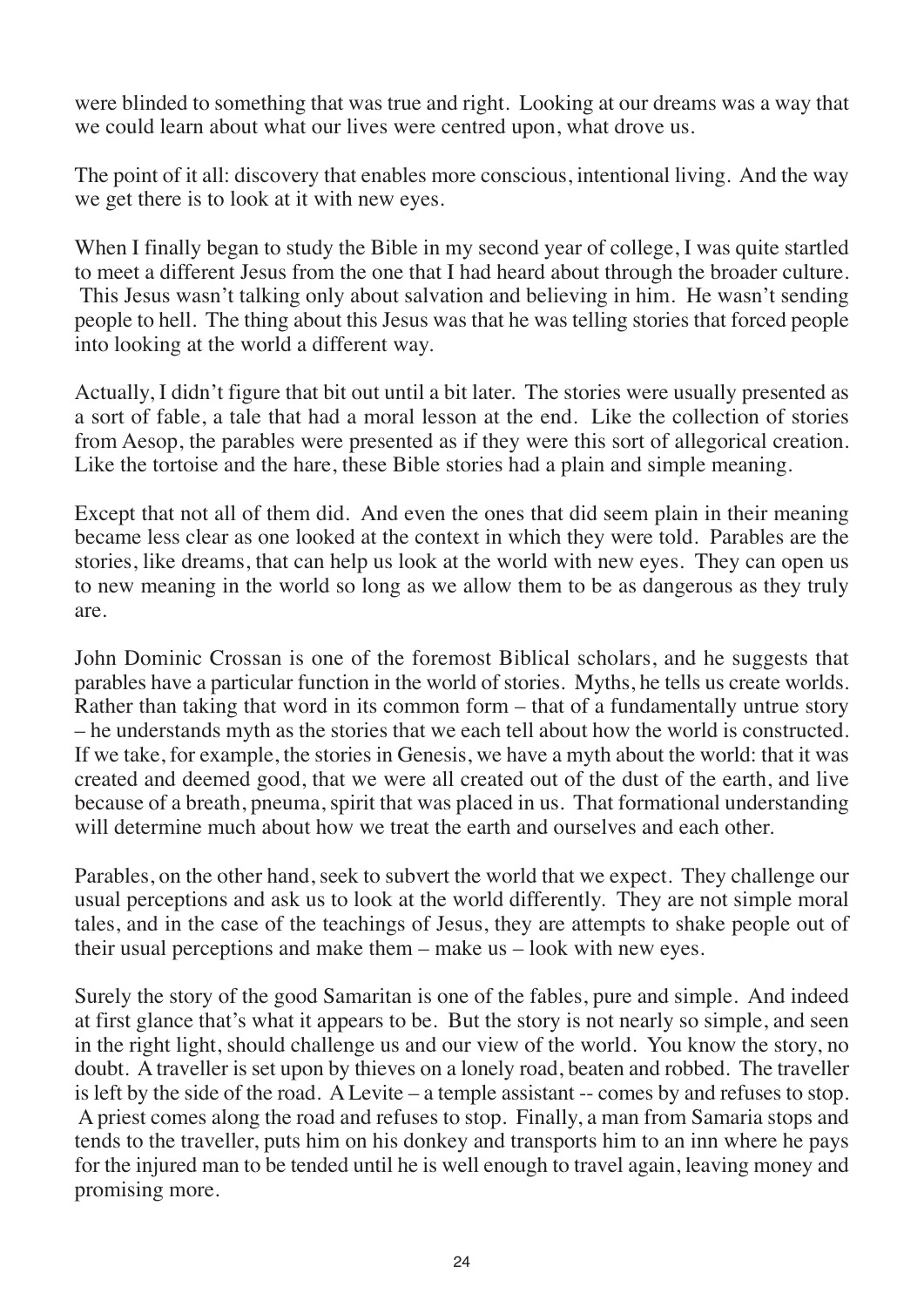It is easy to make the two who went past into stick figures. In our day, with news of paedophile priests and all sorts of abuses in the church making headlines, we are wise to the flaws of clergy, and those who are charged with high moral living. We easily dismiss these characters, identifying ourselves with the traveller, perhaps, and certainly with the Samaritan.

Those who might have heard this story told in the time of Jesus, however, would have had no such cynicism. Priests and Levites were, well, us. They were not uncaring, nor ethically stupid. Not the hypocritical, too-high-and-mighty upper class of the world, but plain old people trying to make the best choice they could. Fred Craddock describes their dilemma this way:

*While their behaviour was certainly not commendable, neither was it without reason. The body on the roadside could have been a plant by robbers to trap a traveller. And certainly contact with a corpse would have defiled the priest and the Levite and disqualified them from their temple responsibilities. When they saw the victim, theirs was a choice between duty and duty.* 

In other words, the Priest and the Levite were us. In the parables, as in our dreams, we have to try on all the parts to learn what it means. We are the ones who have walked past the hurt and bleeding, are we not? We are the ones who have carried on without stopping to help, are we not? And not because we are cold, but because we have been called to other duties, other responsibilities that are important and worthy. I've always said that the truly difficult choice is never between good and evil, but between good and good that draw us in different ways. These two people had important duties to God, tasks that were necessary for keeping good order in the world and without their loving attention, chaos might well erupt. They chose to be true to their duty, to keep the world whole by the works that they could not do if they touched that body by the side of the road. This would have been well understood by the people of the time of Jesus.

It is equally easy to bring the good Samaritan into our day and paint him with the easy brush of the unloved and unclean of our time. It is too easy to make the Samaritan into another stick figure, no flesh, no real bones, just the bare wisp of an outline of who he is. Name any kind of person who we automatically think of as 'them' and set that person there in the role. Indeed it asks us to subvert our perception of that kind of person, and offers us a truth: they too are like us and share in the care of the world, care for others. They have hearts that open in compassion and sympathy at least at moments. Caring not about the possible danger, caring not about becoming ritually unclean (for indeed they are already unclean by all the usual standards), someone who is such an outsider can become a hero, can be just another person, and perform good works. This parable, even taken as a simple moral tale, can make us look with new eyes about who our neighbour truly is.

But there is more to consider here. Our easy identification of ourselves with the Samaritan is not without its problems. Of course we would be the one who would stop, tend the wounded, be willing to give of our resources and our care to one who was so badly injured.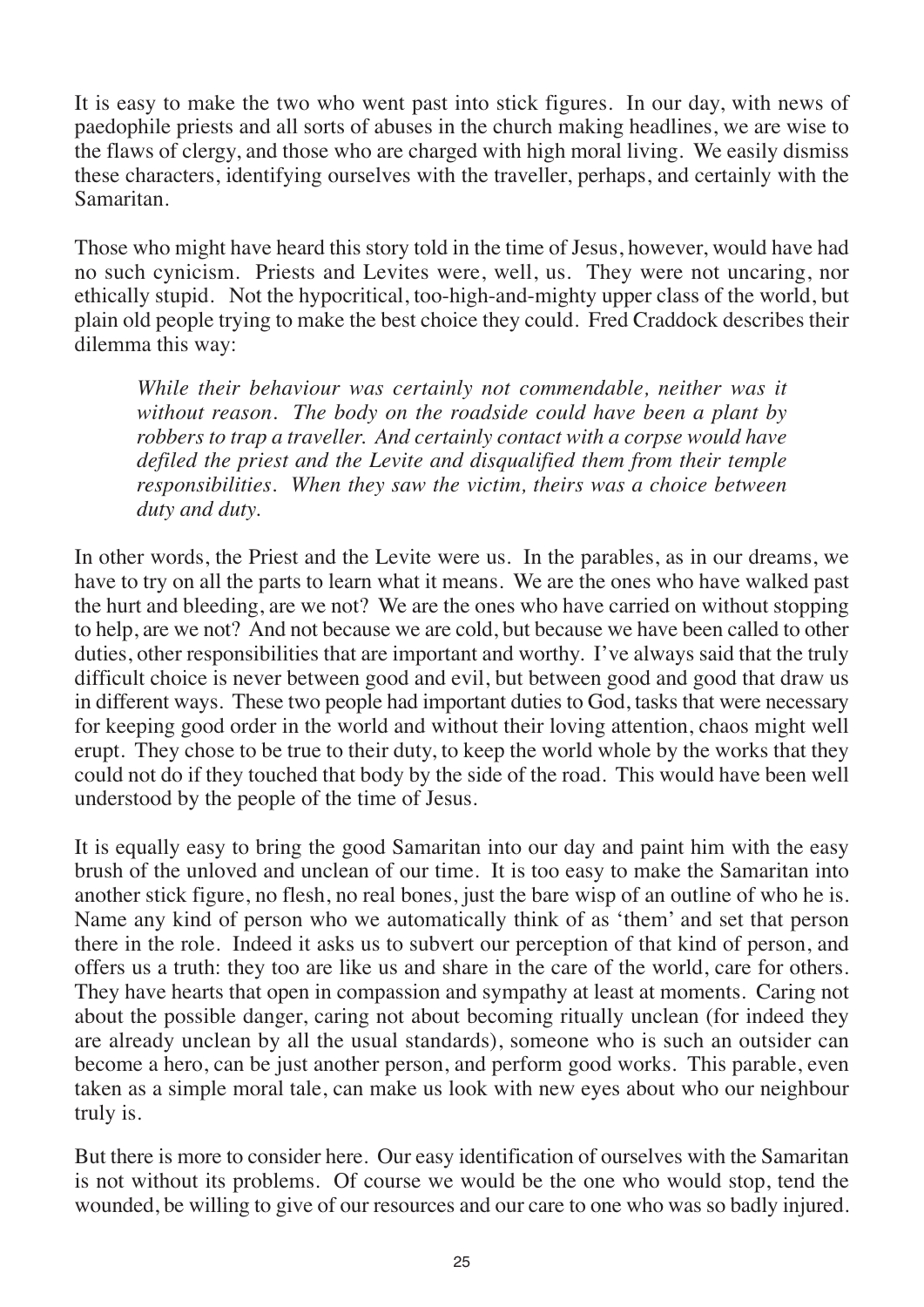But there's another truth there, too, telling us something about ourselves: do we think of ourselves as the reviled, the unclean, the heretics? Well, that last one we may well think of as a way to describe ourselves. Are we the outcast?

The role of the parable is to subvert our usual expectations about the world, to shatter our assumptions about the world, about ourselves, in the hope that a different sort of light may break through. That we will look again: at ourselves, at the world, at the people who inhabit this space with us.

The truth is that we all need to have our world shaken up every now and again, to break us loose from our expectations and our outworn assumptions. To let us come with, as the Buddhists say, the mind of a beginner once more. Each time the world opens to us by being seen it in a different light, we are reminded – if we are paying attention – that this world and the people who live in it with us are endlessly various, endlessly mysterious, endlessly beautiful and lost and broken and glorious and flawed and perfect all at once.

May it be that we are blessed with the moments when the world opens, and with the attention that allows us to see it, to step into it with grace and love.

**The Rev Linda Hart has been minister at Richmond and Putney Unitarian Church in London since 2007. Before that, she held several ministries in her native United States.**

m

### Poem at the GA, 2010

### *By Brinley Price*

Half-captured by Christ's power of powerlessness, I face the mounting forces of the Beast; Half being of their number, cannot bless, Still fear to be my most by being least. The new man sprouts, a seedling soft but quick; The old man grips me fast in frozen soil. While from love's fire is lit my candle wick, In cold blasts of my past its flame must toil.

O may the Sun of Grace beat down and thaw The ice and free my spirit so it grows Obediently towards the Light, the Law Of being and the Well from which all flows. And may the outer doors be closed to sin, That each may feel Love's blazing hearth within.

#### **Brinley Price is a member of York Unitarians. He joined the UCA early this year.**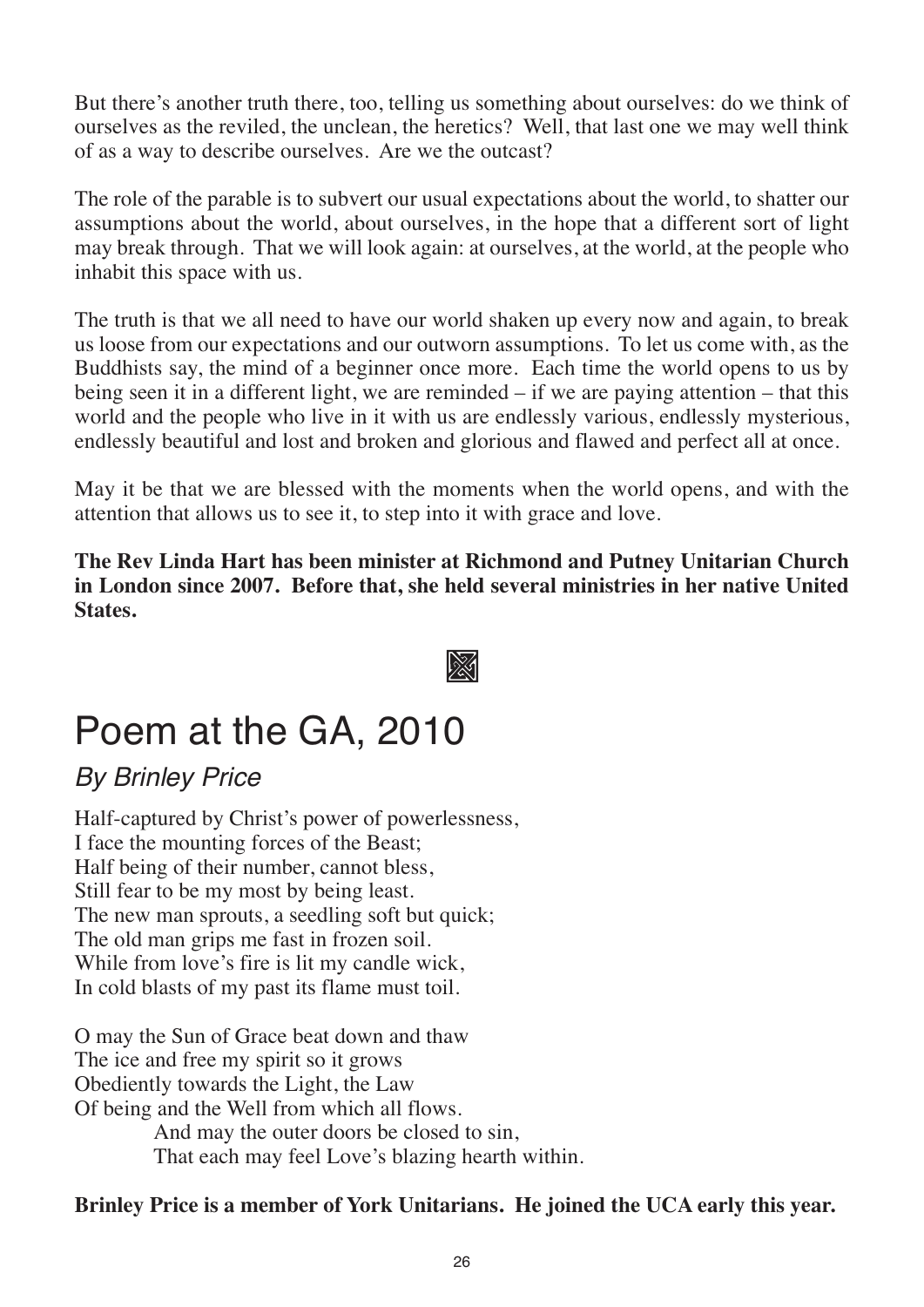## What do Unitarians believe?

### *Jim Corrigall* looks at the changing nature of Unitarian belief, in a recent sermon to the Oxford Chapel Society

I've had several surprises since I first got to know our Unitarian faith seven years ago. Early on, I met the Rev Ian Brown at an event at Rosslyn Hill Unitarian chapel in Hampstead. He told me he was an Anglican priest 'in good standing', but was also a member at Rosslyn Hill chapel and had been on its management committee for several years. 'Oh', I said, 'so you've become a Unitarian, a believer in One God rather than the Trinity of traditional Christianity?'

'Oh no', he said, 'I'm a Trinitarian. I just can't stand the politics in the Anglican church.' I was a bit confused by this – and even more so when he went on to say he didn't actually believe in God anyway!

'So tell me about this Trinitarian God you don't believe in?' Well, he replied, he didn't believe in a God 'out there', but rather in God as 'the ground of our being'. He went on to say he found the Trinity a very powerful metaphor for how one encounters the Divine – God the Father (the transcendent); the Holy Spirit (the immanent) and the Son (the human dimension). I was an agnostic and a seeker then, but I recall being most struck by his words.

Well, this movement of ours was nothing if not interesting. It showed the breadth of our denomination, where we have members from different faiths and of no faith. But this meeting with the Rev Ian Brown also helped me understand later when someone explained why the words 'Free Christian' are in our name – our full title is after all 'the General Assembly of Unitarian and Free Christian Churches'. I began to understand how one could be a Trinitarian and a member of our denomination. But I want to return to the Free Christian part of our name later.

First, let us look at where the name 'Unitarian' comes from, what it meant in the past and what it means today. In short, what do Unitarians believe?

Well originally Unitarians were Christians who believed that God was One, they believed in the Unity of the Godhead and not in the Trinity of traditional Christianity ('God the Father, Son and Holy Ghost, three in one and one in three'). The idea of God as three equal 'persons' was first adopted by the Council of Nicaea in 325 CE, and has been the central Christian doctrine ever since. Fierce arguments preceded its adoption, with one early churchman, Arius, putting forward the belief that Jesus could not be fully divine as God was. In a sense, the Arians, who lost the argument at Nicaea and were branded heretics, could be called forerunners of Unitarianism, but our denomination in fact traces its origins to the Reformation.

This revolt in 16th Century Europe started as an attempt to reform the Roman Catholic Church – it was begun by Martin Luther in 1517, almost 500 years ago. The movement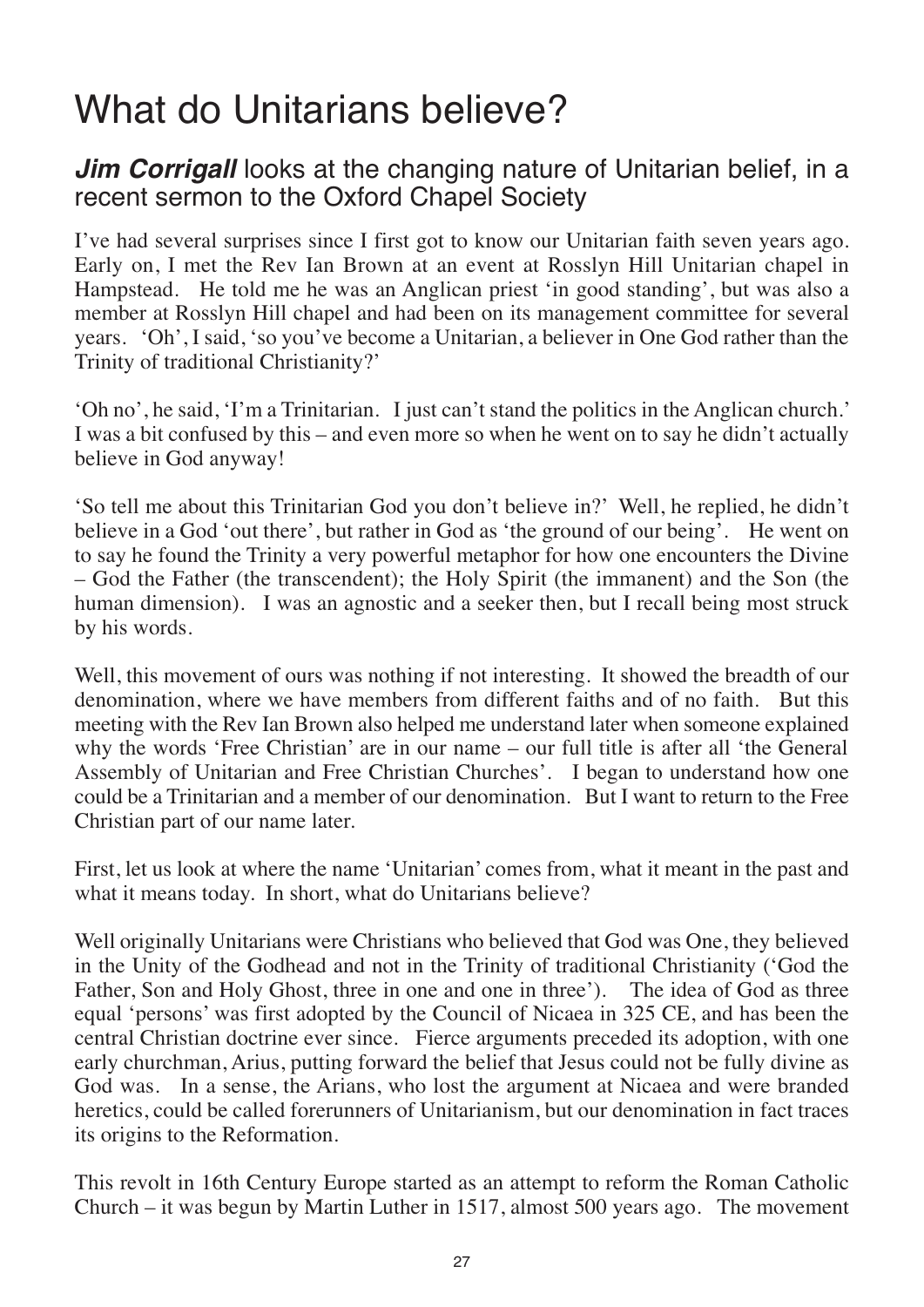for reform led in time to the establishment of independent Protestant churches across Europe.

The ideas that inspired the Reformation originated in the great cultural Renaissance in Europe -- particularly the belief in freedom. The reformers believed everyone should be free to read the Bible, not just priests and scholars, and these reformers translated the Bible into the vernacular languages of Europe. They believed in the power of human Reason and individual conscience.

As more people began to study the Bible, the basis for the doctrine of the Trinity was questioned, and anti-Trinitarian and Unitarian currents arose amid the intellectual ferment of the Reformation, beginning with Faustus Socinus, Francis David and Michael Servetus in Europe, and later in England with John Biddle. In England, as elsewhere in Europe, early Unitarians were persecuted – John Biddle was imprisoned many times for his views.

In England, anti-Trinitarian ideas began to circulate – very gradually -- after the Great Ejection of 1662, when up to 2,000 ministers lost their posts in the Established Church following the Act of Uniformity of 1662 – after they refused to subscribe to all 39 Articles of faith and the entire contents of the Book of Common Prayer. But it was to be more than 100 years later, in 1774, when the first avowedly Unitarian chapel was opened in England – at Essex Street, just off the Strand in London, the site of our present-day Unitarian headquarters.

It was founded by Theophilus Lindsey, an Anglican priest who'd broken away from the Church two years earlier after an unsuccessful attempt by liberal clergymen to relax the Articles of faith. Another prominent Unitarian of this time was the scientist, Joseph Priestley, who worked with Lindsey and developed a Unitarian theology, which laid out the basic Unitarian positions – that God is One and that Jesus was not Divine like God.

They based their beliefs on the Bible, while stressing that everyone should be free to develop their own understanding of it through Reason, in the light of conscience. Priestley believed where reason and faith contradict each other, reason should prevail. The watchwords of these 18th Century Rational Dissenters were Reason, Freedom and Tolerance. They embraced the advances of Science, and this stood the Unitarians in good stead through the nineteenth century, when traditional Christianity felt threatened by Science.

Other central elements of Unitarian belief took shape. These included a rejection of the traditional Christian concept of Original Sin, and instead a conviction that men and women had an inherent capacity for good. The capacity for good and evil resided in each person, and each had the freedom to choose. Unitarians tended to be optimistic about human nature, believing that with education, people could be encouraged to act rationally and humanely. Unitarians also rejected the Christian doctrine of Atonement, at least in its Unitarians also rejected the Christian doctrine of Atonement, at least in its 'substitutionary' form – the idea that God sent Jesus to Earth to 'pay the price' for humanity's sins.

Our denomination's belief in human goodness was linked to the developing Unitarian view that Jesus was simply a man, but a man who realised to the fullest extent the Divinity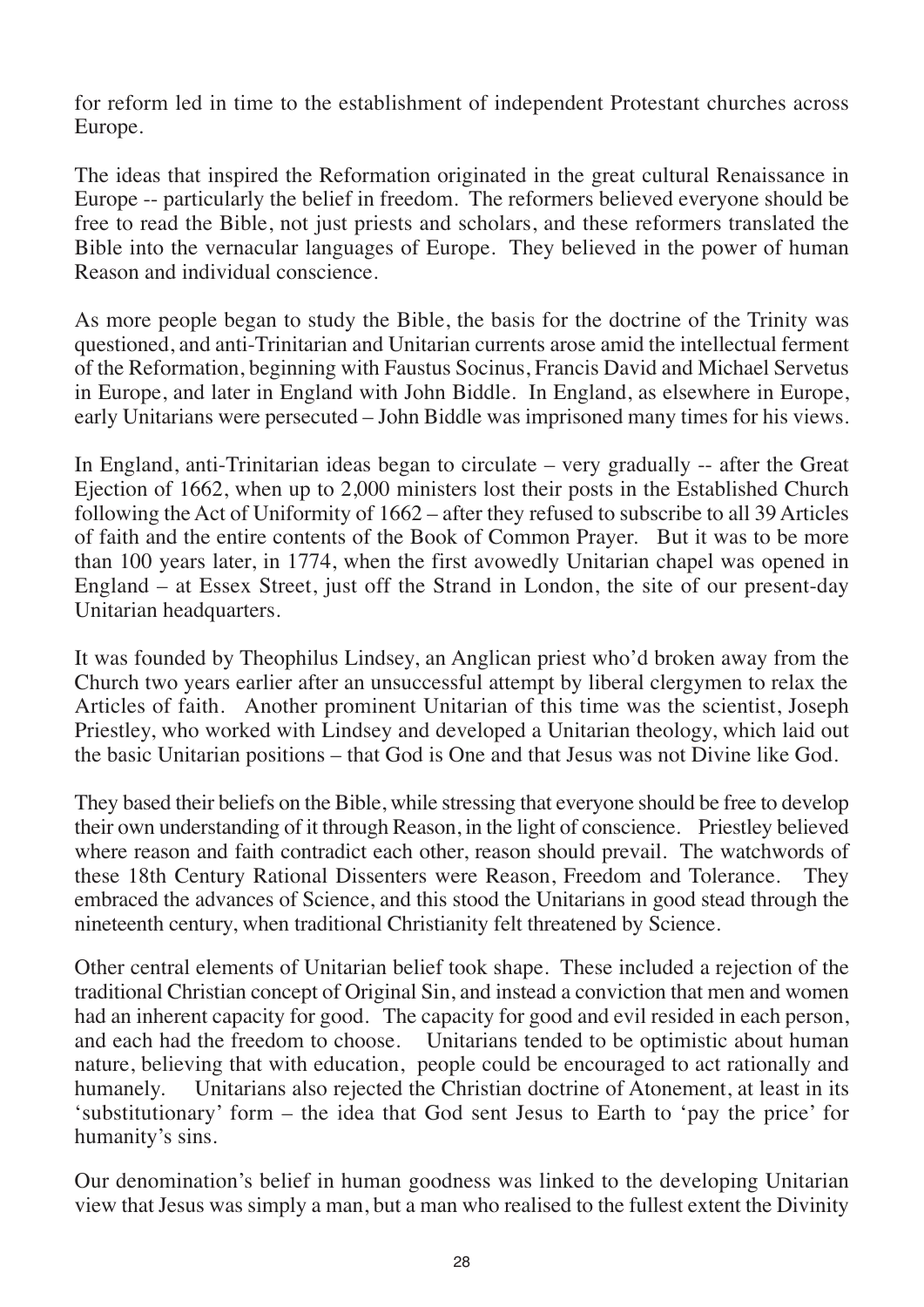that is in all of us. Not all Unitarians at this time saw Jesus purely as a Man, but this view became more prevalent within our denomination through the 19th century.

However, 19th century Britain was to see many other changes within Unitarian thought. The central figure here was James Martineau, whose influence is still felt today. Martineau was affected by the Romantic movement of the early 1800s, with its emphasis on the emotions and intuition – and also by the American transcendentalists, who saw the Divine in Nature and all around us.

Martineau became critical of the preeminence given to Reason by Lindsey and Priestley. Very briefly, he argued for a 'warmer religion' – a religion of the heart. He proposed that moral intuition, rather than Reason or Scripture, should be seen as the primary source of religious



*The current Minister of Flowery Field Church at Hyde, Manchester, the Rev Eric Breeze, next to the crucifix above the pulpit. remained true to its founding principles as a nondenominational Free Christian church, open to all.* 

knowledge. Under the influence of Martineau, Unitarians began to put their energies into developing a 'moral religion' – based on an intuitive understanding of the divine, concerned with values.

In fact, a gradual move away from Christianity to a broader theism can be seen in the late 19th Century. This move was accelerated by another important Unitarian figure, J. Estlin Carpenter. In 1878, he began a series of lectures on other religions, especially those of the East – at a time when this was almost unheard of in Britain. Thus the seeds were sown for understanding that Christ was not a unique revelation, and that other revelations (and other religions) could be equally valid.

Another important aspect of Martineau's thought was his insistence that while the Unitarian name might be valid for individuals to use to describe their own theology, it should **not** be adopted as the collective name for our chapels or for our denomination. This, he said, would be too limiting. He advocated instead the name 'Free Christian', arguing that this would allow a much wider number to identify with us. Christian tradition is an *inclusive* one, it says you can be Unitarian or Trinitarian (or neither) – your beliefs are matters of private judgement. And Martineau helped set up – separate from the British and Foreign Unitarian Association -- a National Conference of Unitarian, Liberal Christian, Free Christian, Presbyterian and other Non-Subscribing or Kindred Congregations. This National Conference only merged with the Unitarian Association in 1928, at the formation of our General Assembly.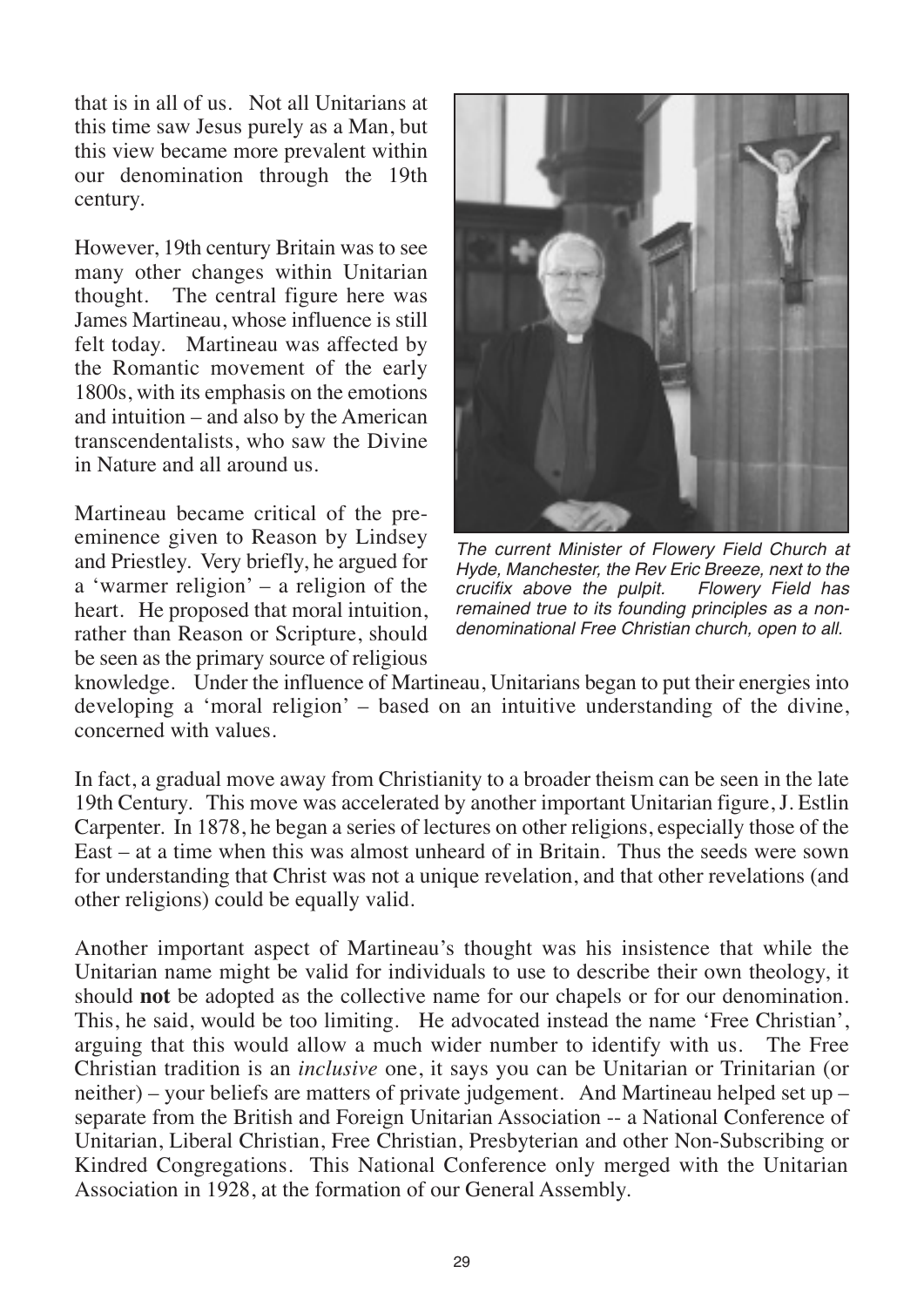But in order to remain true to Martineau's challenge, 'Free Christian' was incorporated into our name, and we remain today the General Assembly of Unitarian and Free Christian Churches. This helps explain why Trinitarians can be part of our denomination. Why? Because our essence is that we are non-subscribers *in principle* – we impose no creeds – rather than that we have any collective theological position on the nature of the Divine.

Linked to Martineau's concept of a broad church is the idea that we were the 'church universal' – an open faith. The 19th Century Unitarian and Free Christian movement was both creedless and **open,** with no special tests of faith needed before becoming a member.

Looking at the influence of Martineau and Carpenter, we can see how the multi-faith diversity of our movement today developed. This diversity of belief is to be welcomed and celebrated – it is our unique quality and our strength. This – and the fact that we keep changing – are among the few constants of our faith.

But where does this leave us today? Our denomination recognises that growth is essential for our future. But how are we to grow? There is a new hunger for spiritual meaning in our largely secular societies of Britain and Continental Europe. We Unitarians offer a place for genuine spiritual exploration, unfettered by creeds or dogma. But unless we can offer something more than this, I fear we will not grow.

It's fair to say that religious humanism – or humanism – became increasingly important in our denomination through the 20th Century, particularly in its last three decades. This has been most evident in our chapels in South-East England. However, serious countercurrents are asserting themselves.

For example, after long debate, our General Assembly adopted in 2001 – not a creed – but an Object. It gave voice to our diversity, while emphasising the central role of Theism and the liberal Christian tradition. It defined our purpose as:

*To promote a free and inquiring religion through the worship of God and the celebration of life; the service of humanity and respect for all creation; and the upholding of the liberal Christian tradition.*

Unfortunately, our Object seems to have dropped from view rather. But we're seeing new and powerful calls for a reconnection with the Divine. Early in 2008, at our national Anniversary Service, the Rev Art Lester asked in his sermon: If God does not even appear in our services, how can we expect to attract anyone who's actually looking for him?

This is a clear warning that unless we offer those coming through our doors experiences to sustain the spirit, we're unlikely to keep them for long. So, while we rightly celebrate our diverse beliefs, let us aim too to deepen our spiritual awareness, understanding and faith. Then we will have something valuable to share with all-comers. And let's do this in a spirit of optimism and joy.

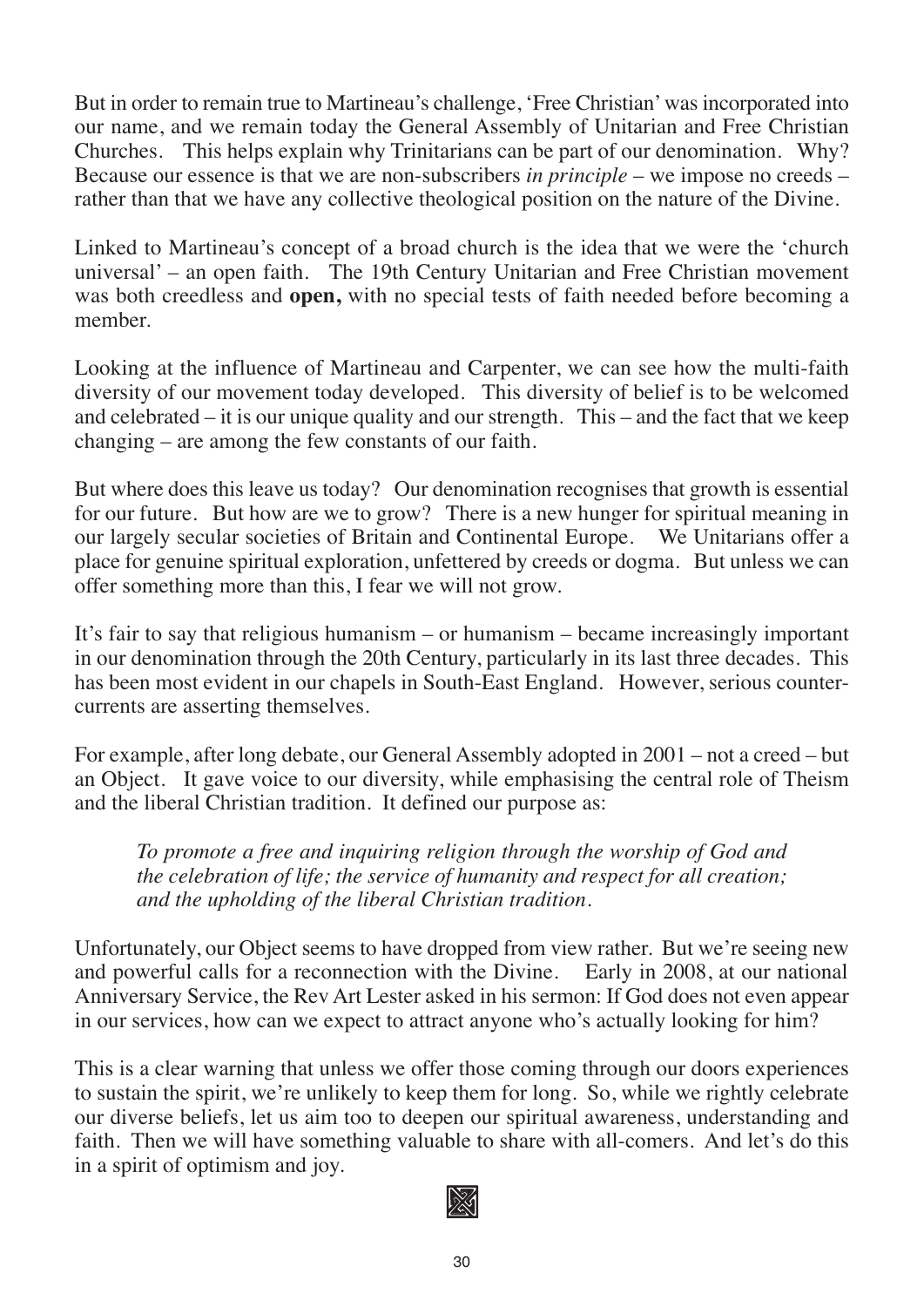### Into the darkness before Easter

*Jim Robinson* and *Yvonne Aburrow* recount two differing Unitarian revivals of Christian Tenebrae services held earlier this year.

Tenebrae (Latin for 'shadows' or 'darkness') is a Christian religious service celebrated by the Western Church on the evening before (or early morning of) Maundy Thursday, Good Friday and Holy Saturday, the last three days of Holy Week. It originated in the fourth century, commemorating the time between the Last Supper and the Crucifixion. It consists of readings and hymns, and a gradual extinguishing of candles, until only one remains. Traditionally, it ends with a loud bang to represent the rending of the veil of the temple.

Twenty members of Rosslyn Hill Unitarian Chapel gathered in the evening of Good Friday. Seven candles were lit on a table, with chairs around in a circle. Otherwise the chapel was dark. It started with 15 minutes of classical music which evoked feelings associated with Jesus' last week and his passion. Then the Rev Jim Robinson led the a 30-minute meditation. Each person was invited to imagine they were living in a small village in Palestine around the year 33AD, and to meet Jesus and join him and his followers on his trip to Jerusalem for Passover. Each event of the final week was imagined as if one were one of his followers.

When it came to seeing Jesus upon the cross, the final seven 'words' (actually phrases or sentences) which he uttered on the cross were spoken. After each 'word' a candle was extinguished and silence ensued. With the final words 'It is finished' the last candle was extinguished and the chapel was dark. After a pause, those present imagined taking the body down from the cross, wrapping it in cloth, and laying it in the tomb, enclosed by a boulder. There was only silence after this and people stayed or left as they felt moved to do. It was a deeply moving experience in preparation for the Good News of Easter.

Ten Unitarians, some from Bristol and some from Frenchay, gathered to observe Tenebrae in Frenchay Chapel on the evening before Maundy Thursday. The service was led by Yvonne Aburrow and Karl Stewart. They placed nine candles on the altar, and extinguished one after each reading, hymn or prayer. There was a minimum of electric light so people could still read the hymns. The mood was solemn and meditative.

Karl spoke about the meaning of Lent as a time for spirituality and meditation; Yvonne spoke about how the myth of Jesus' death and resurrection was so similar to other Middle Eastern dying-and-resurrecting vegetation gods who descend to the underworld --



*Yvonne Aburrow extinguishes the first candle at the Tenebrae service at Frenchay Chapel. (Photo: Peter Wildman).*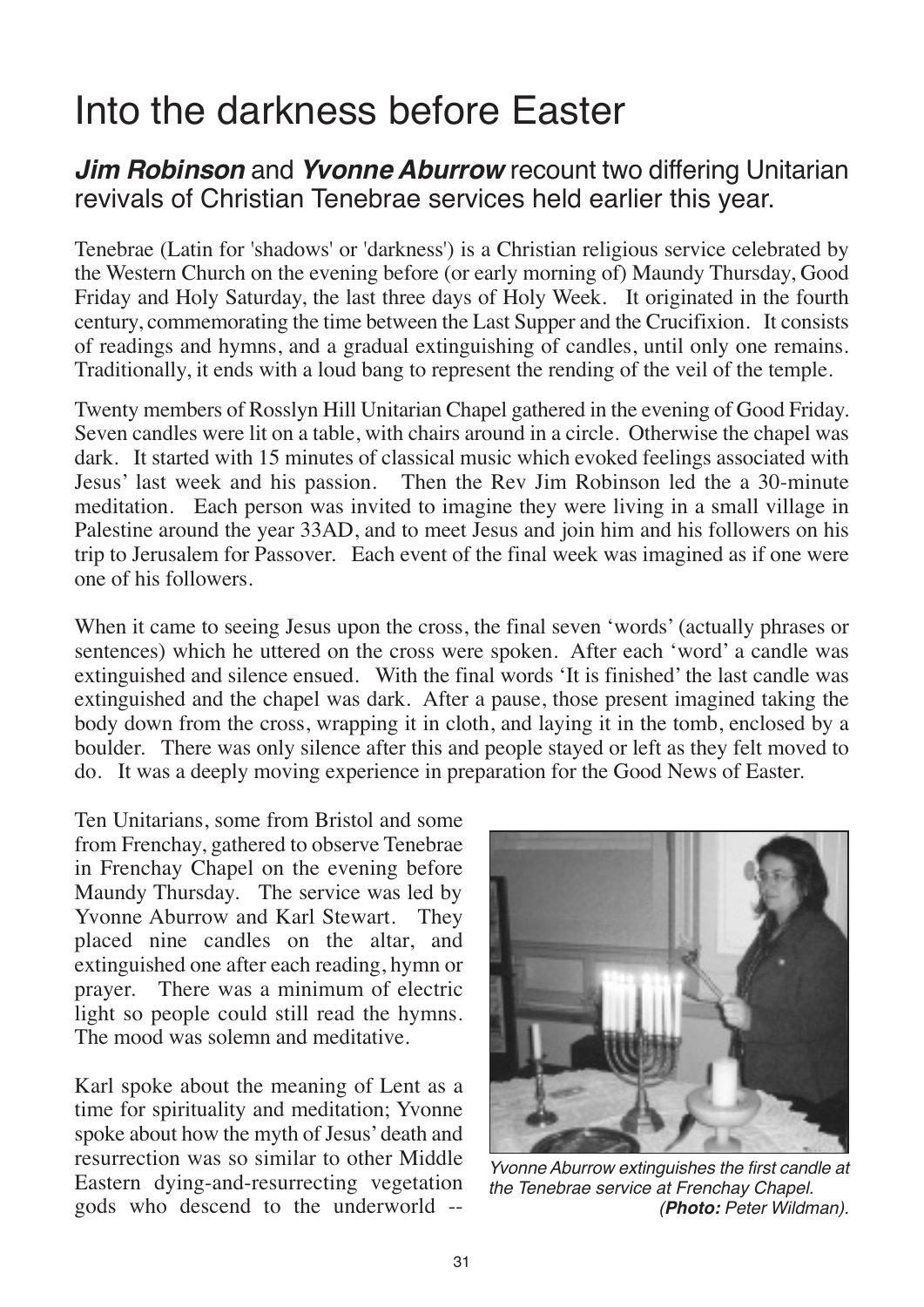expressing the need we all have to descend into the depths to recover lost and forgotten parts of ourselves. Read purely as myth, the story of Jesus becomes a powerful allegory for the death of the ego and the reintegration of the psyche into a new pattern.

The words for the chalice lighting were by Annie Foerster of the UUA, and begin: 'Come we now out of the darkness of our unknowing.' The service included two Taizé chants (one by Karl Stewart), the hymn *The April Fool has chosen* by John Bunyan (written for occasions when Easter falls on or near April Fool's Day), and the hymn *Unitarian Saints* (about Michael Servetus, Faustus Socinus and Francis David). The participants all read together a new translation of the Prayer of Jesus which is supposed to be closer to the original Aramaic. One reading was an excerpt from the Gnostic hymn *Thunder, Perfect Mind,* which is spoken as Sophia (Holy Wisdom, the female aspect of the Logos), a powerful piece expressing the paradoxical nature of Divine Wisdom. Another was *The Fountain,* a poem about the light of consciousness welling up from the dark depths of the soul, by John of the Cross (1542-1591). Then the focus moved to the Garden of Gethsemane, with a reading from Matthew 26: 36-50, and finally to the crucifixion, with a reading from Mark 15: 33-38. After the last hymn, and as Yvonne extinguished the last candle, the rear door was banged loudly. Yvonne then repeated the closing words from the gospel of Mark, "And the veil of the temple was rent in twain from the top to the bottom".

**The Rev Jim Robinson returned to the United States in Spring after six years as minister at Rosslyn Hill Chapel, Hampstead, London. Yvonne Aburrow is a member of Frenchay Chapel near Bristol; she is beginning training for the Unitarian ministry.**

### m

### New Free Christian website

Dr Tim Powell -- who is Treasurer of Bath Unitarians and a UCA member, as well as an editor of the former Free Christian journal, *The Christian Compass* -- has set up a Free Christian website known as Wayfarers. It describes itself thus:

"Wayfarers is a website in the Free Christian tradition … Free Christianity is not a denomination, more a state of mind. Its essence is to be found in the two traits implied by the very term. The first trait is independence of *mind …* The second is a belief that doctrinal differences should not hinder common worship.

This attitude means that while Free Christians may not agree with each other on matters of theology, they are seeking an inclusive Christianity that transcends denominational differences and divisive theological arguments of bygone years. The aim is to encompass within one Christian fellowship all who wish to worship God and try to follow the teaching of Jesus of Nazareth …"

**The new website includes worship material and much else. It is at: www.way-farers.org.uk**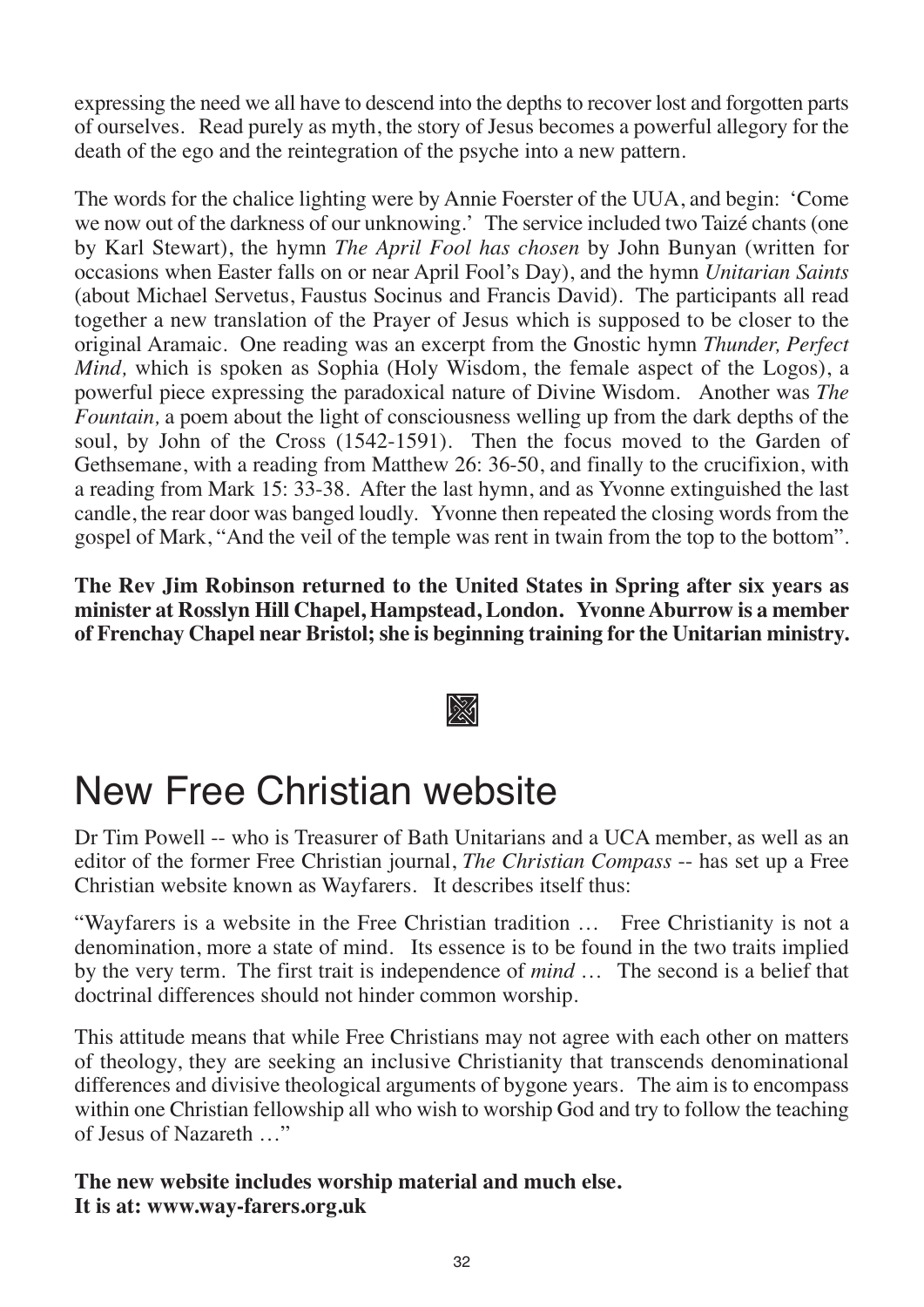### Hymn for the Centenary Service 2010

### *By Lena and Brian Cockroft*

Sow seeds of freedom, grow a church, That's not afraid to speak its mind That searches scripture and resolves, The truth to find.

Sow seeds of freedom, grow a church To creeds and doctrines not a slave, Which paves the way with loving deeds Cradle to grave.

Sow seeds of freedom grow a church That seeks to serve all peoples' needs In grief and famine war and pain, The hungry feeds.

Sow seeds of freedom grow a church, Its faith centred in Jesus' time. Yet still remembering rises up New hills to climb.

Sow seeds of freedom, grow a church, Which preaches calm amid the strife. Speaks Jesus' words to all the world And brings new life.

Sow seeds of freedom, grow a church One hundred years of witness done,\* By all who loved her, served her well With more to come.

Sow seeds of freedom, grow a church Where faithful men and women praise And throughout all the future holds God guide her days.

Written for the centenary of the Non-Subscribing Presbyterian Church of Ireland. (Tune –Almsgiving). *\*The authors point out that this line can be amended to accommodate other anniversaries.*

**The Rev Brian Cockcroft is Honorary President of the Unitarian Christian Association and a former president of the General Assembly of Unitarian and Free Christian Churches. Both he and the Rev Lena Cockcroft are long-serving ministers in Northern Ireland.**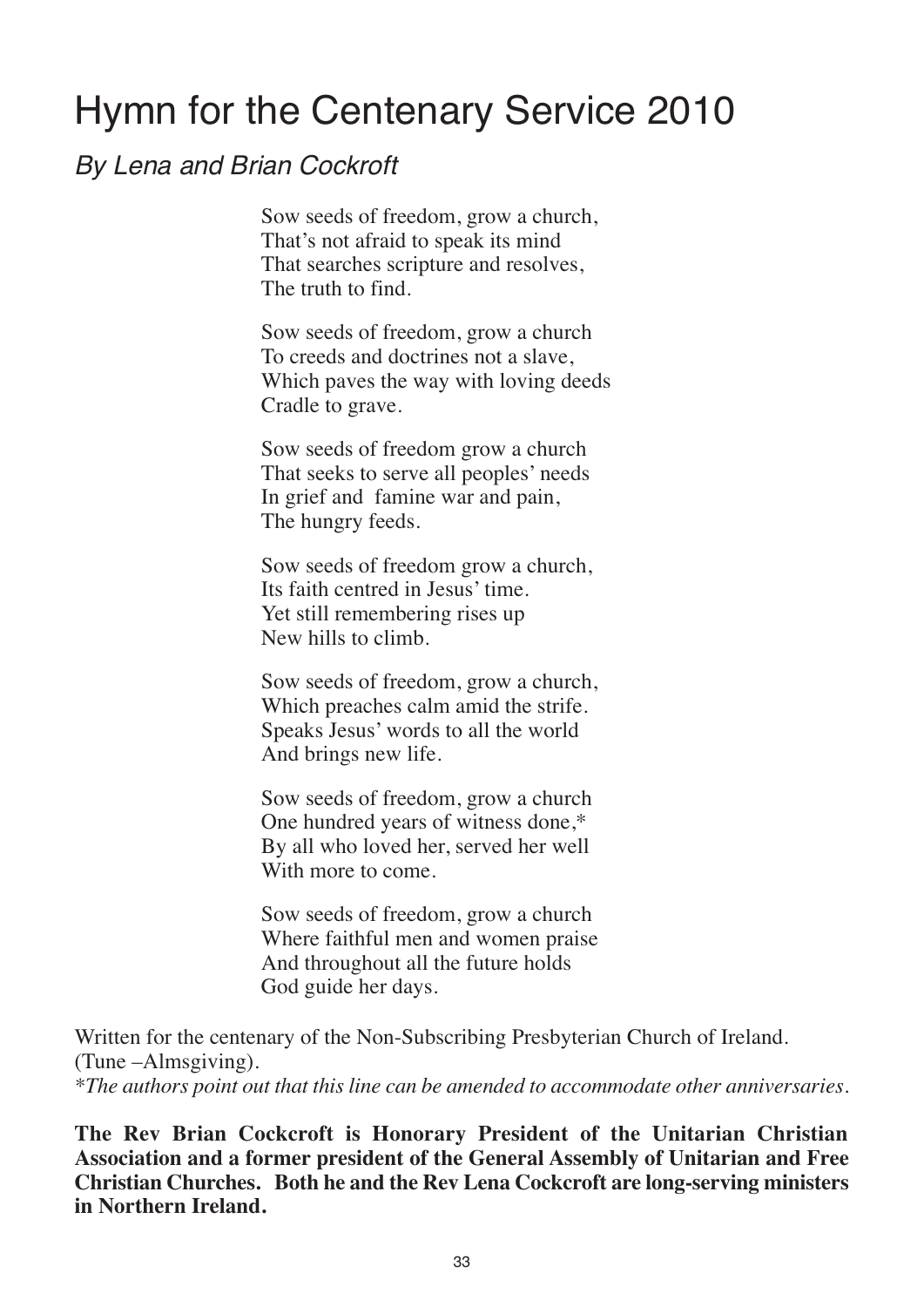## LETTER TO THE EDITOR Unitarians at Anglican services

As a Unitarian who still attends Anglican services more frequently than Unitarian ones, I found Lucy Harris's article in the Spring edition of *The Herald* about why she attends Anglican worship of particular interest. My principal reasons for attending an Anglican Church are family and geography, but 'theology' is a factor. I think it tells us something about the state of Unitarianism in Britain when a letter appeared in *The Inquirer* from Dr Rosemary Arthur (at around the same time), stating that she too now attends Anglican worship in preference to Unitarian (albeit for different reasons from Lucy Harris). In fact, this was the third such statement I encountered in the course of a few weeks.

It has been said that there are enough unitarians in the Church of England to more than double our denominational numbers (if you believe some evangelicals, there are nearly enough in the Anglican priesthood!) But it now appears that, rather than them coming across to us, Unitarians are going over to them. Of course it is not just for reasons of theology or liturgy or a sense of fellowship. What is a Unitarian to do where there is no reasonable accessible chapel, or when there is no service on a particular Sunday?

As chapels close, this situation will be more common. Of course, in villages and small towns, all non-conformist chapels are disappearing and it is the Anglican Church that is left in possession of the field, in this sense slowly resuming its place as the National Church, and potentially becoming broader. However, while ex-Methodists and ex-Baptists might not like Anglican worship, they will have no significant or insurmountable theological difficulties with it.

The Unitarian Christian Association was formed to offer a place where the liberal Christian tradition could be explored within the Unitarian and Free Christian community in Britain. In the days when I despaired of the pervasive hostility to Christianity within the Unitarian movement and was on the verge of quitting it for the Church of England, I wondered if the best thing for Unitarian witness would actually be the disappearance of the Unitarian denomination. This is not a view I hold now, but it is surely time to consider whether there is not a valuable role for the Unitarian Christian Association in supporting Unitarians within the Anglican Church too.

#### **Tim Powell, Bath Unitarians**

m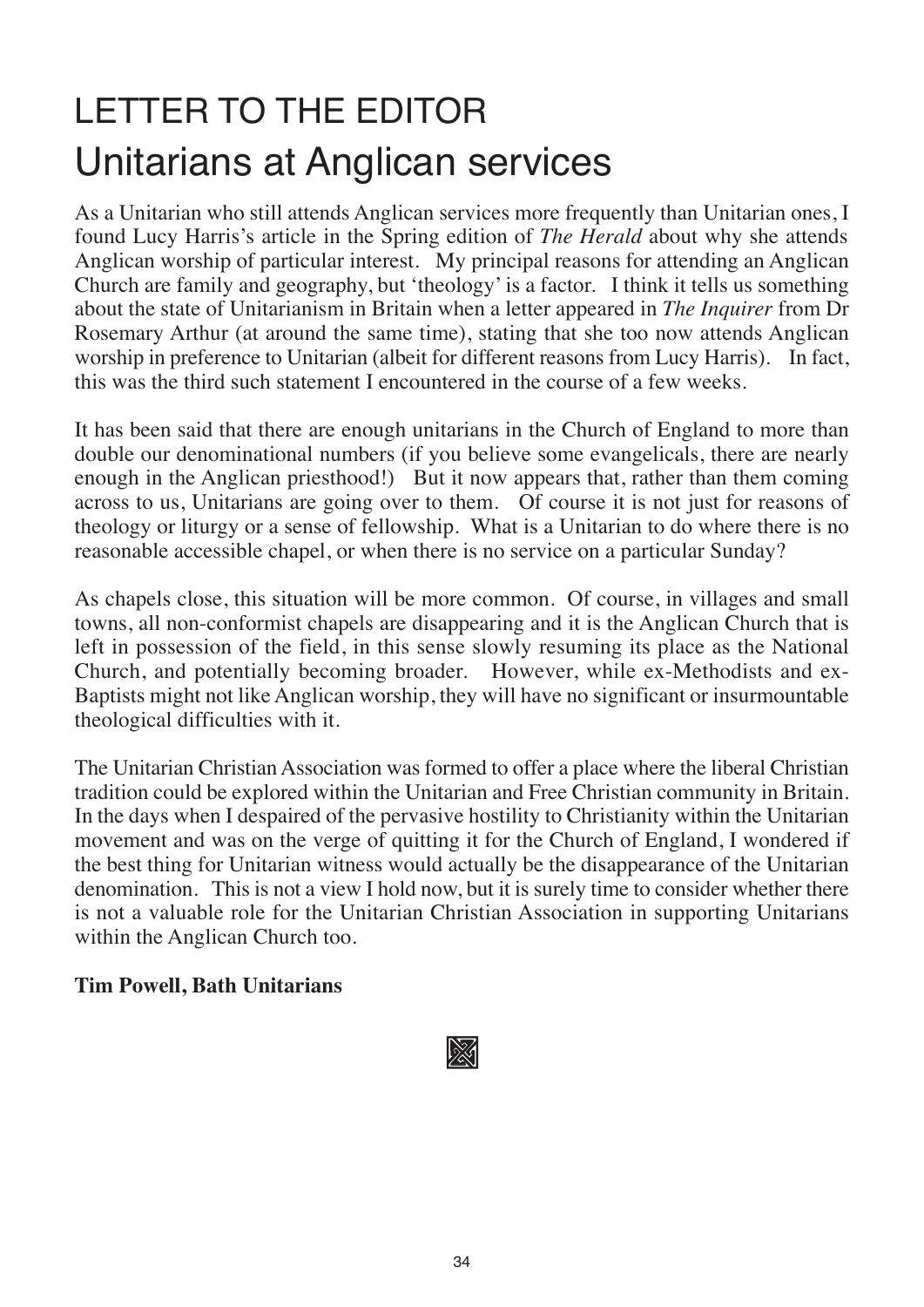## FORTHCOMING EVENT

#### **The UCA LANCE GARRARD MEMORIAL LECTURE 2010**

**LOOKING EAST – An Introduction to Orthodoxy** By The Rev Canon Hugh Wybrew

**Saturday 30th October 2010 Cross Street Chapel,** Cross Street, Manchester M2 1NL.

#### **Programme:**

12.30 pm - Lunch 2 pm - Holy Communion (The Rev. Jane Barraclough) 3 pm - Lecture 4 pm - Tea and departures.

**ALL WELCOME!** (For further details, and to assist catering planning, please contact Ken Howard 0161 330 1295.)

### **UNITARIAN CHRISTIAN ASSOCIATION**

Registered Charity No 101 777 1

#### **SUBCRIPTION RATES FOR 2010/ 2011**

Individual membership £12 Joint membership £18 Concessions £8 Congregational membership £40 Individual life membership £120 Joint life membership £180 Members in EU countries £15 Outside the EU £20

Cheques payable to the Unitarian Christian Association should be sent to Catherine Fozard, 20 Handforth Road, Wilmslow, Cheshire SK9 2LU.

For non-UCA members, subscriptions or individual copies of The Herald are available. Please contact the UCA Treasurer, Catherine Fozard: cathy@fozard.com